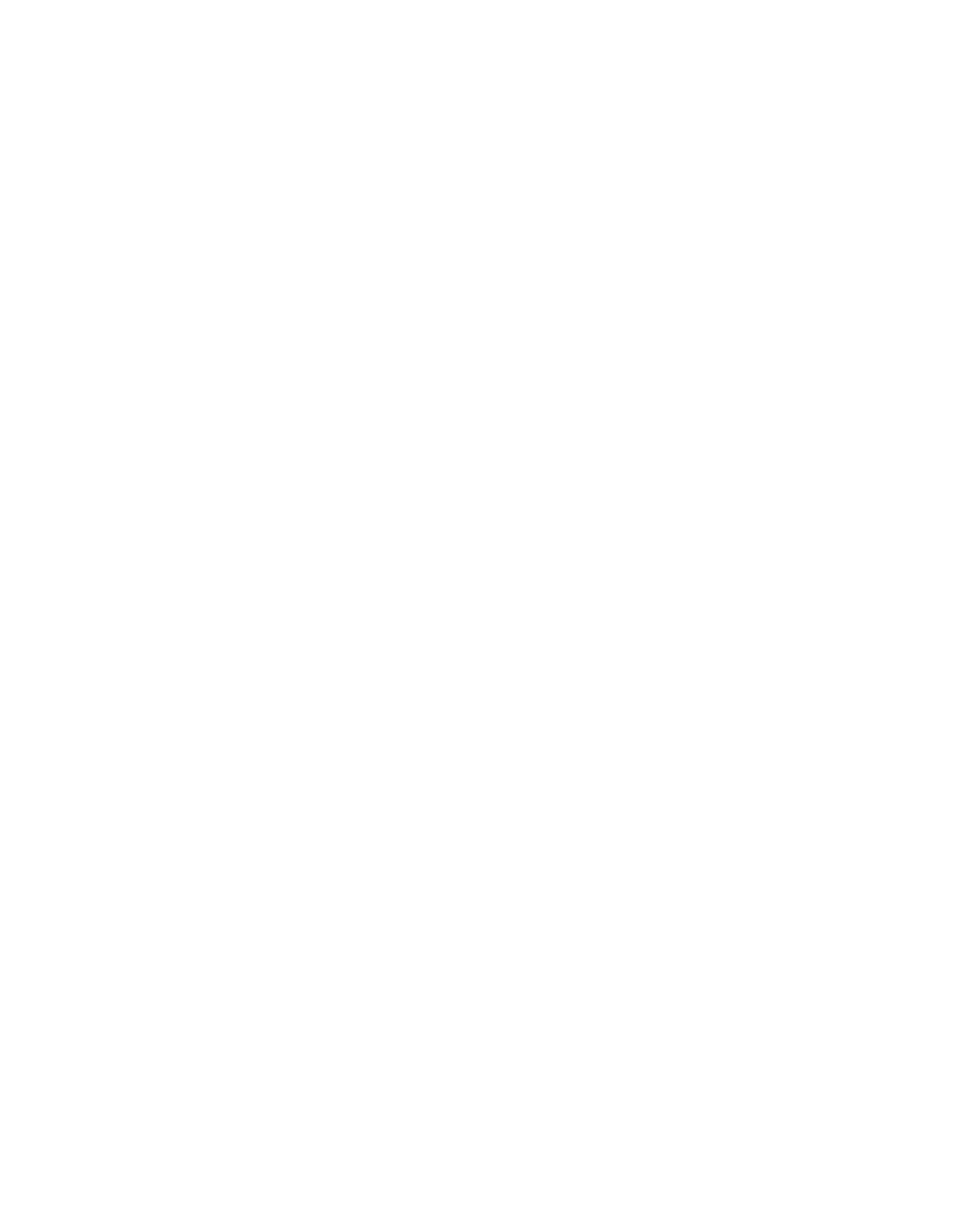## **University of Missouri System Fiscal Year 2011 Rates Student Housing, Activity, Facility, and Health Service Fees**

# Table of Contents

# Page

| Table 1. Summary of Approved Fee Increases, Resident Undergraduate, Academic Year 20112                                                                                    |  |
|----------------------------------------------------------------------------------------------------------------------------------------------------------------------------|--|
|                                                                                                                                                                            |  |
| Table 2. Summary of Housing Contracts Effective Beginning Summer 2010  4                                                                                                   |  |
| Table 3c. Summary of Housing System Financial Plans, Missouri S&T  19                                                                                                      |  |
|                                                                                                                                                                            |  |
| Table 4. Changes in Student Activity, Facility, and Health Service Fees for FY2011, UM23<br>Table 4c. Student Activity, Facility, and Health Service Fees, Missouri S&T 26 |  |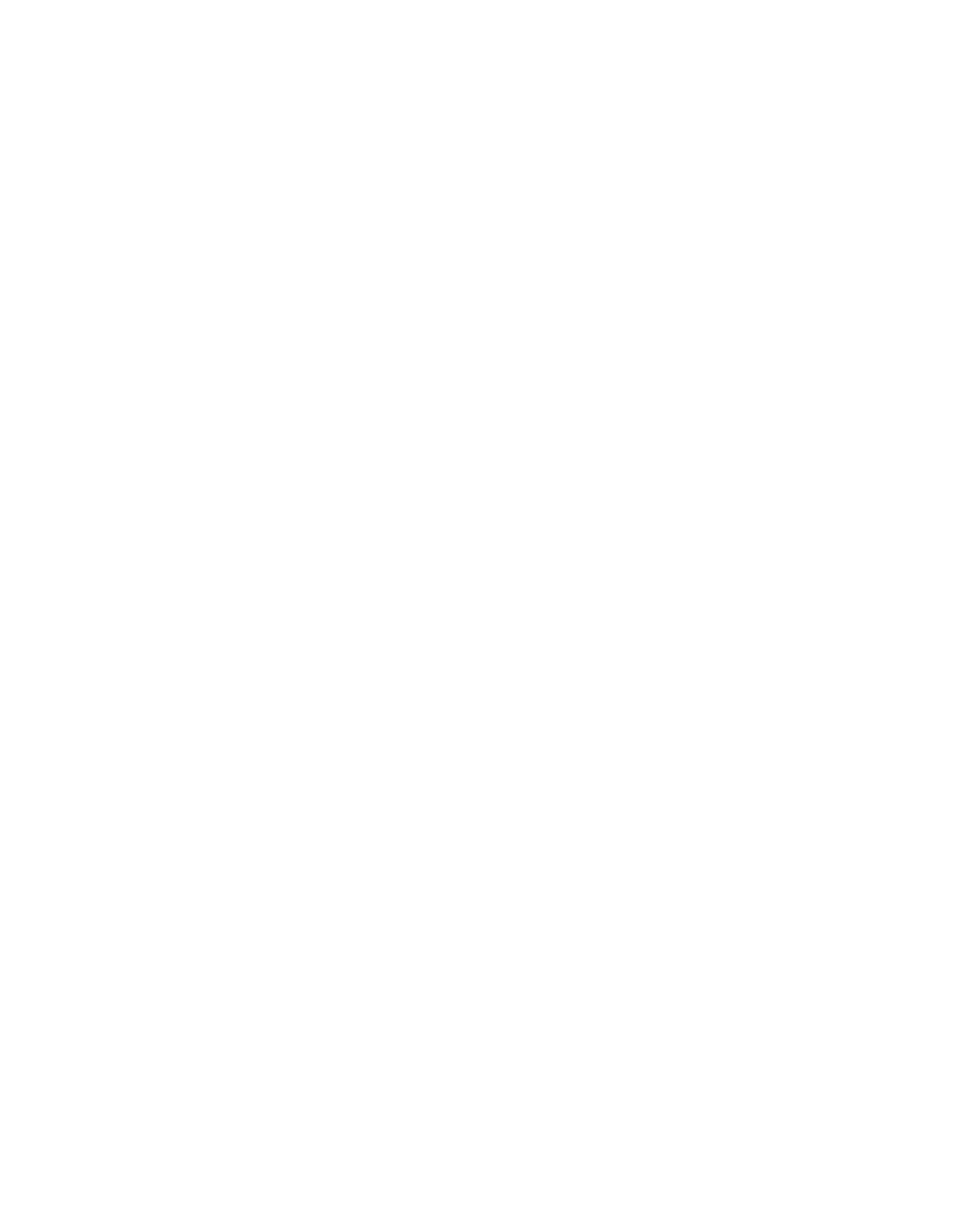#### **Overview**

This document contains the approved rates for student housing, activity, facility, and health service fees for Fiscal Year 2011 and other supporting materials as submitted by each campus in the University of Missouri System. This information was prepared in support of fee changes that became effective in Summer Session 2010.

The fee proposals were prepared under the direction of the Vice Chancellors or Vice Provosts for Student Affairs on each campus. Planning for fee changes are conducted using operating assumptions unique to each campus and activity, within the context of general economic guidelines communicated by the Assistant Vice President of Planning and Budget. The appropriate advisory groups, affected students, and/or their elected officers reviewed and approved the activity, facility, and health service fee proposals. Student housing rate proposals were developed with input from the affected students and the Residence Hall Associations. These groups had the opportunity to review, ask questions, and provide comments as the proposed room and board rates and plans were developed.

These rate changes are in compliance with SB 389. There are no increases in required fees except for those approved by student referendum at UMKC, MO S&T and UMSL. Table 1 shows a summary of fee increases approved by the Board of Curators, with details for tuition, other required fees, and room and board charges.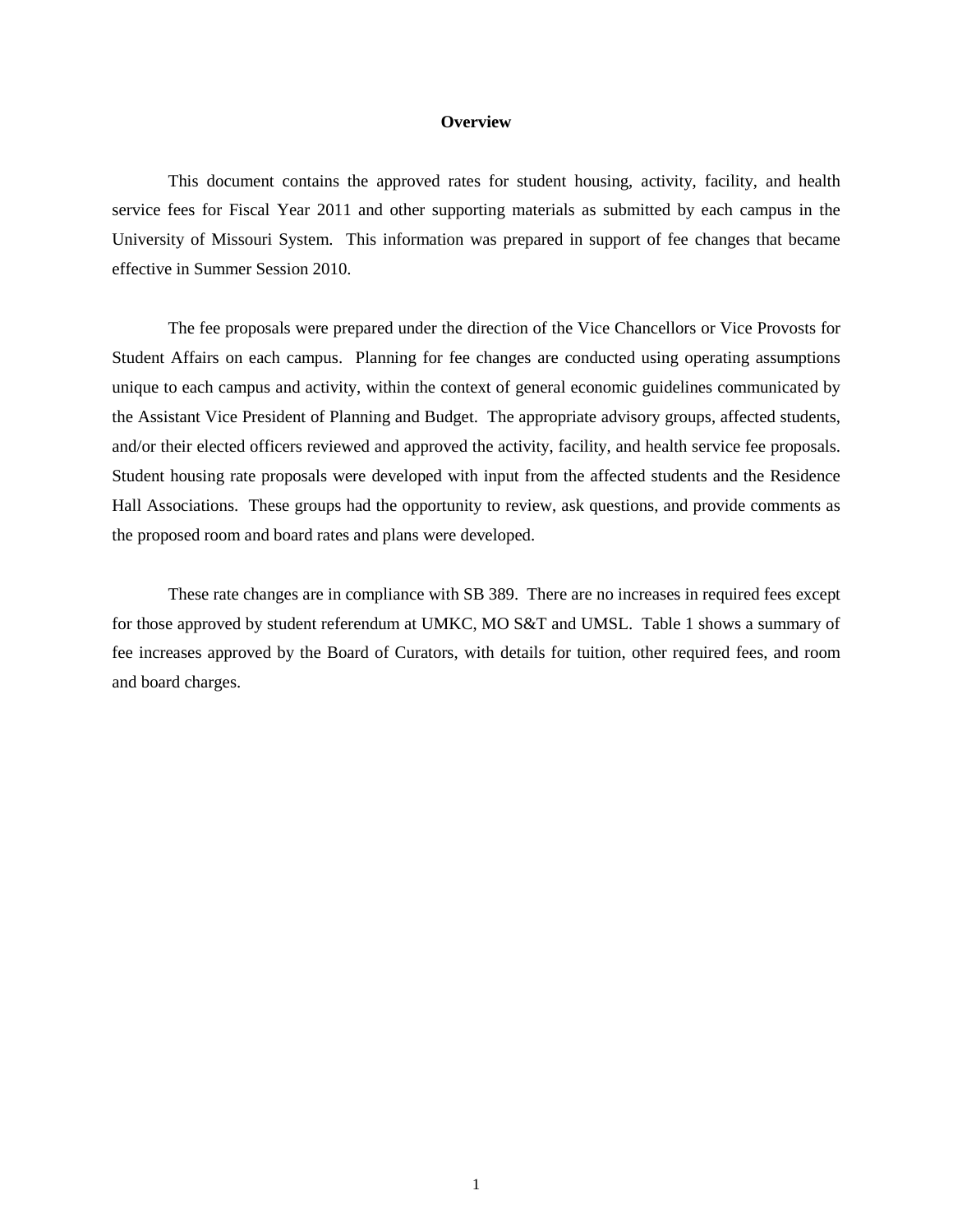|                                                        |                        | $\overline{\mathbb{R}}$ |                                                                                                                                   |                                                                                                                          | <b>UMKC</b>                                                                                                                                                                                                                                                                                                                                       |                                                              |                                                                                                                                                            | Missouri S& <sub>1</sub>                                                                                                         |                                                                                                                                                   |                                                                                                                                                          | <b>TSWN</b>                                                                               |                                                                                 |
|--------------------------------------------------------|------------------------|-------------------------|-----------------------------------------------------------------------------------------------------------------------------------|--------------------------------------------------------------------------------------------------------------------------|---------------------------------------------------------------------------------------------------------------------------------------------------------------------------------------------------------------------------------------------------------------------------------------------------------------------------------------------------|--------------------------------------------------------------|------------------------------------------------------------------------------------------------------------------------------------------------------------|----------------------------------------------------------------------------------------------------------------------------------|---------------------------------------------------------------------------------------------------------------------------------------------------|----------------------------------------------------------------------------------------------------------------------------------------------------------|-------------------------------------------------------------------------------------------|---------------------------------------------------------------------------------|
|                                                        |                        |                         | Percent<br>티                                                                                                                      |                                                                                                                          |                                                                                                                                                                                                                                                                                                                                                   | Percent<br>Increase<br>0.0%<br>0.0%<br>61.3%<br>4.0%<br>3.5% |                                                                                                                                                            |                                                                                                                                  | Percent<br>Increase<br>$\frac{0.0\%}{0.0\%}\n \begin{array}{r}\n 0.0\% \\  0.5\% \\  \hline\n 0.5\% \\  0.5\% \\  \hline\n 0.2\% \\  \end{array}$ |                                                                                                                                                          |                                                                                           | Percent<br>Increase<br>$\frac{0.0\%}{0.0\%}\n 0.0\%$<br>$\frac{4.2\%}{0.4\%}\n$ |
| Tuition <sup>(1)</sup>                                 | $\frac{2010}{\$7,368}$ | $\frac{2011}{\$7,368}$  | $\begin{array}{r l} \text{arcass} \\ \hline 0.0\% & 0.0\% \\ 0.0\% & 0.0\% \\ \hline 0.0\% & 3.9\% \\ \hline 1.9\% & \end{array}$ | $\begin{array}{r l} 2010 \\ \hline 87,368 \\ 366 \\ 366 \\ \hline 8,272 \\ 8,258 \\ 8,258 \\ \hline 816,530 \end{array}$ | $\begin{array}{r l}\n & 2011 \\  & 87,368 \\  & 366 \\  & 868 \\  & 8,602 \\  & 8,502 \\  & 8,502 \\  & 8,502 \\  & 8,702 \\  & 8,702 \\  & 8,802 \\  & 8,702 \\  & 8,802 \\  & 8,902 \\  & 8,902 \\  & 8,902 \\  & 8,902 \\  & 8,902 \\  & 8,902 \\  & 8,902 \\  & 8,902 \\  & 8,902 \\  & 8,902 \\  & 8,902 \\  & 8,902 \\  & 8,902 \\  & 8,90$ |                                                              | $\begin{array}{r} 2010 \\ \hline 87,368 \\ 366 \\ \hline 764 \\ \hline 8,498 \\ \hline 1440 \\ \hline 1,440 \\ \hline 1,440 \\ \hline 1,5,938 \end{array}$ | $\begin{array}{r} 2011 \\ \hline 87,368 \\ 366 \\ 8,537 \\ \hline 8,537 \\ 7,755 \\ \hline 1,555 \\ 7,755 \\ \hline \end{array}$ |                                                                                                                                                   | $\begin{array}{r}\n 2010 \\  \hline\n 87,368 \\  \hline\n 366 \\  \hline\n 8,595 \\  \hline\n 7,966 \\  \hline\n 7,966 \\  \hline\n 7,966\n \end{array}$ | $\begin{array}{r} 2011 \\ 87,368 \\ 366 \\ 897 \\ 8,631 \\ 8,544 \\ 8,17,175 \end{array}$ |                                                                                 |
| Information Technology Fee <sup>(1)</sup>              | 366                    | 366                     |                                                                                                                                   |                                                                                                                          |                                                                                                                                                                                                                                                                                                                                                   |                                                              |                                                                                                                                                            |                                                                                                                                  |                                                                                                                                                   |                                                                                                                                                          |                                                                                           |                                                                                 |
| Student Activity, Facility & Health Fee <sup>(2)</sup> | 767                    | 767                     |                                                                                                                                   |                                                                                                                          |                                                                                                                                                                                                                                                                                                                                                   |                                                              |                                                                                                                                                            |                                                                                                                                  |                                                                                                                                                   |                                                                                                                                                          |                                                                                           |                                                                                 |
| Total Tuition and Required Fees                        | 8,501                  | 8,501                   |                                                                                                                                   |                                                                                                                          |                                                                                                                                                                                                                                                                                                                                                   |                                                              |                                                                                                                                                            |                                                                                                                                  |                                                                                                                                                   |                                                                                                                                                          |                                                                                           |                                                                                 |
| Room & Board $^{\left( 3\right) }$                     |                        |                         |                                                                                                                                   |                                                                                                                          |                                                                                                                                                                                                                                                                                                                                                   |                                                              |                                                                                                                                                            |                                                                                                                                  |                                                                                                                                                   |                                                                                                                                                          |                                                                                           |                                                                                 |
| Total Fees plus Room and Board                         | 7,625<br>\$16,126      | 7,925<br>\$16,426       |                                                                                                                                   |                                                                                                                          |                                                                                                                                                                                                                                                                                                                                                   |                                                              |                                                                                                                                                            |                                                                                                                                  |                                                                                                                                                   |                                                                                                                                                          |                                                                                           |                                                                                 |
|                                                        |                        |                         |                                                                                                                                   |                                                                                                                          |                                                                                                                                                                                                                                                                                                                                                   |                                                              |                                                                                                                                                            |                                                                                                                                  |                                                                                                                                                   |                                                                                                                                                          |                                                                                           |                                                                                 |

Table 1. University of Missouri System, Summary of Approved Fees, Resident Undergraduate, Academic Year 2011 compared to Academic Year 2010 **Table 1. University of Missouri System, Summary of Approved Fees, Resident Undergraduate, Academic Year 2011 compared to Academic Year 2010**

(1) Based on average fees for a resident undergraduate student at fifteen credit hours per semester for 2 semesters.

Notes:<br>(1) Based on average fees for a resident undergraduate student at fifteen credit hours per semester for 2 semesters.<br>(2) Includes new fees approved by student referendum as follows: UMKC - Student Union fee of \$13.7 (2) Includes new fees approved by student referendum as follows: UMKC - Student Union fee of \$13.75 per credit hour (\$165), MO S&T - Includes new fee of \$22.70 for operation of newly opened fitness center, and UMSL - Includes new Metro Pass program fee of \$2 per credit hour (\$24).

(3) Predominant plan as submitted by each campus. The UMSL rates reflect new Board plans that are not directly comparable.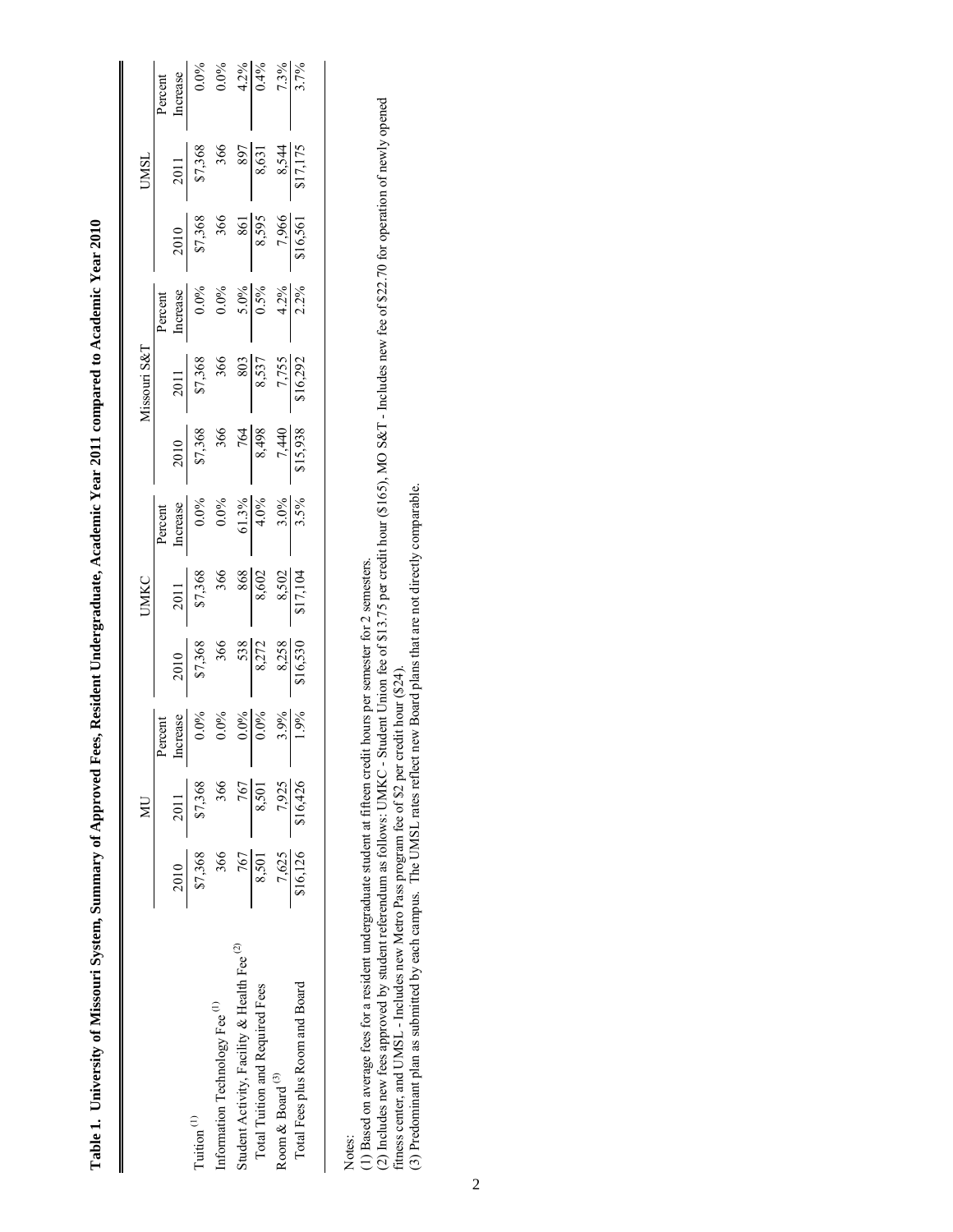### **Housing System Highlights**

### **Room and Board Contract Rates**

Room and board charges vary across the four campuses and within each campus based on the residence facility and meal plan selected. Table 2 summarizes the changes in the predominant room and board plans on each campus as well as showing the range of plans available. Based on the predominant room and board plan on each campus, rates will increase by 3.9% at MU, 3.0% at UMKC, 4.2% at Missouri S&T, and 7.3% at UMSL. The UMSL Board plans approved in January 2010 were replaced with new plans at the June 2010 Board of Curators meeting. These increases are driven by various factors that impact housing and dining differently and the campus operations differently. Tables 2 - 2d detail the type of rooms and meal plans that are available on each campus as well as the approved rates for each plan.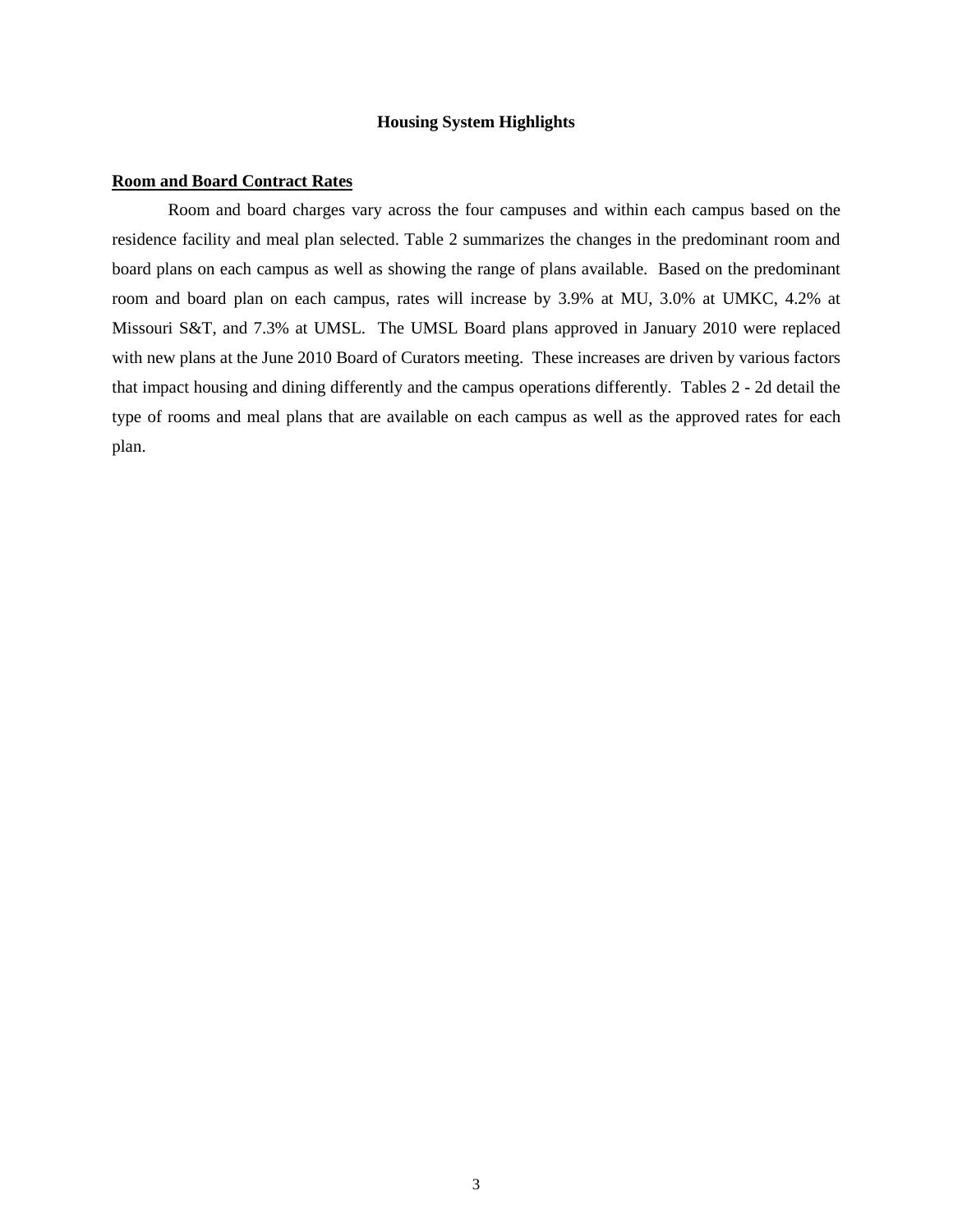|                                          |                                                      |              |           | MU                 |                                 |  |
|------------------------------------------|------------------------------------------------------|--------------|-----------|--------------------|---------------------------------|--|
| <b>Room and Board Plans</b>              |                                                      |              |           | Increase/          | Percent                         |  |
| <b>Academic Year - 2 Semesters</b>       |                                                      | FY2010       | FY2011    | Decrease           | Change                          |  |
| Room and Board - Predominant Plan        |                                                      | \$7,625      | \$7,925   | \$300              | 3.9%                            |  |
| Renovated traditional double room        |                                                      | 4,845        | 5,085     | 240                | 5.0%                            |  |
| 14 meals per week                        |                                                      | 2,780        | 2,840     | 60                 | 2.2%                            |  |
|                                          |                                                      |              |           |                    |                                 |  |
| Range of Plan Options                    |                                                      |              |           |                    |                                 |  |
| Housing Options                          | High                                                 | \$7,195      | \$7,545   |                    | Single suite open during breaks |  |
| Housing Options                          | Low                                                  | 3,900        | 4,095     |                    | Double room unrenovated         |  |
| Meal Plan Options                        | High                                                 | 3,440        | 3,520     | 21 meals per week  |                                 |  |
| Meal Plan Options                        | Low                                                  | 1,960        | 2,000     | 7 meals per week   |                                 |  |
|                                          |                                                      |              |           | <b>UMKC</b>        |                                 |  |
| <b>Room and Board Plans</b>              |                                                      |              |           | Increase/          | Percent                         |  |
| <b>Academic Year - 2 Semesters</b>       |                                                      | FY2010       | FY2011    | Decrease           | Change                          |  |
| Room and Board - Predominant Plan        |                                                      | \$8,258      | \$8,502   | \$244              | 3.0%                            |  |
| Oak Street East - Double                 |                                                      | 5,732        | 5,875     | 143                | 2.5%                            |  |
| Meal Plan Block 320 Meal w/\$400 Flex    |                                                      | 2,526        | 2,627     | 101                | 4.0%                            |  |
| Range of Plan Options                    |                                                      |              |           |                    |                                 |  |
| <b>Housing Options</b>                   | High                                                 | \$7,254      | \$7,435   |                    | Single room with private bath   |  |
| Housing Options                          | Low                                                  | 5,732        | 5,875     |                    | Traditional double room         |  |
| Meal Plan Options                        | High                                                 | 3,041        | 3,163     |                    | 15 meals/ week with \$250 flex  |  |
| Meal Plan Options                        | Low                                                  | 2,431        | 2,528     |                    | 360 block with \$350 flex       |  |
|                                          |                                                      |              |           |                    |                                 |  |
|                                          |                                                      | Missouri S&T |           |                    |                                 |  |
| <b>Room and Board Rates</b>              |                                                      |              |           | Increase/          | Percent                         |  |
| <b>Academic Year - 2 Semesters</b>       |                                                      | FY2010       | FY2011    | Decrease           | Change                          |  |
| Room and Board - Predominant Plan        |                                                      | \$7,440      | \$7,755   | \$315              | 4.2%                            |  |
| Thomas Jefferson Renovated Double        |                                                      | 5,035        | 5,280     | 245                | 4.9%                            |  |
|                                          | Meal Plan 6 - 10 Meals/wk plus \$400 - Declining Bal | 2,405        | 2,475     | 70                 | 2.9%                            |  |
| Range of Plan Options                    |                                                      |              |           |                    |                                 |  |
| Housing Options                          | High                                                 | \$7,120      | \$7,450   | Large single suite |                                 |  |
| <b>Housing Options</b>                   | Low                                                  | 2,870        | 3,030     |                    | Traditional triple room         |  |
| Meal Plan Options                        | High                                                 | 2,925        | 3,010     |                    | 19 meals/week w/\$120 decl bal  |  |
| Meal Plan Options                        | Low                                                  | 1,295        | 1,335     |                    | 5 meals/week w/\$300 decl bal   |  |
|                                          |                                                      |              |           |                    |                                 |  |
|                                          |                                                      |              |           | <b>UMSL</b>        |                                 |  |
| Room and Board Plans - Revised June 2010 |                                                      |              |           | Increase/          | Percent                         |  |
| <b>Academic Year - 2 Semesters</b>       |                                                      | FY2010       | FY2011    | Decrease           | Change                          |  |
| Room and Board - Predominant Plan        |                                                      | \$7,966      | \$8,544   | \$578              | 7.3%                            |  |
| Oak Single Room                          |                                                      | 5,610        | 6,002     | 392                | $7.0\%$                         |  |
|                                          | Meal Plan 5 - 7 meals/week plus \$900 Declining Bal  | 2,356        | n/a       |                    |                                 |  |
| 10 Meal Plan - \$200 Declining Balance * |                                                      | n/a          | 2,542     |                    |                                 |  |
| Range of Plan Options                    |                                                      |              |           |                    |                                 |  |
| Housing Options                          | High                                                 | \$5,742      | \$6,002   | Oak Hall Single    |                                 |  |
| <b>Housing Options</b>                   | Low                                                  | 3,855        | 4,804     | Oak Hall Double    |                                 |  |
| Meal Plan Options                        | High                                                 | 3,674        | $3,373$ * |                    | 13 Meal Plan - \$300 decl bal * |  |
| Meal Plan Options                        | Low                                                  | 2,356        | $2,542$ * |                    | 10 Meal Plan - \$200 decl bal * |  |

**Table 2. Summary of Housing Contracts, Effective Beginning with the 2010 Summer Session - Revised**

\* new plans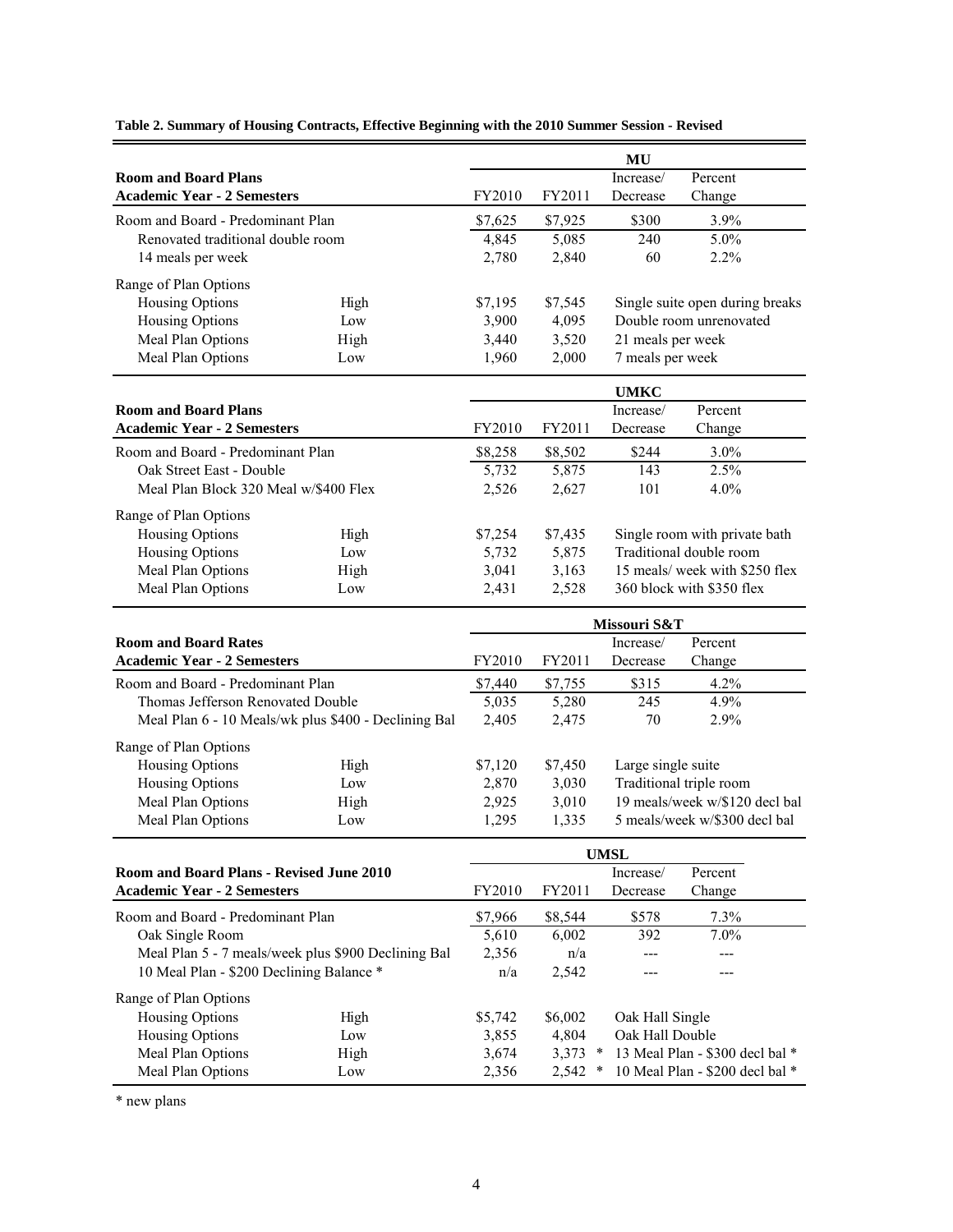At MU, the predominant room and board plan will cost \$7,925 for the FY2011 academic year and consist of a renovated traditional double room and a meal plan that provides 14 meals per week. There are a wide variety of accommodations and housing facilities to choose from. Housing rates for the FY2011 academic year range from a high of \$7,545 for a single suite open during breaks to a low of \$4,095 for an un-renovated traditional double room. Five different meal plans are available and range from a high of \$3,520 for 21 meals per week to a low of \$2,000 for 7 meals per week.

MU's meal plan rates increase from 2.3% for the 21 and 17 meals per week plans to 2.0% for the 7 meals per week plan. Housing rates increase by 4.8% to 5.1% depending on the type of housing accommodation. The combined room and board contract rate for the predominant plan increases by 3.9%.

The primary drivers of the housing rate increase is an anticipated increase in utility rates of 5.2% and increased mandatory transfers of \$0.6 million for debt service related to the Mid Campus Housing complex and Rollins renovations. Even with the increase in rates, revenues are anticipated to decline approximately \$1.7 million, or 2.8%. The reduction in revenue reflects the closing of Cramer, Stafford, and Gillett Halls, the opening of Hudson, and a reduction in Extended Campus Housing for a net capacity reduction of 940 beds; however occupancy rates are anticipated to increase by 5.2%. Expenses will decline by \$1.7 million to provide a balanced budget for MU's housing system. Expense reductions include savings resulting from reduced capacity with the largest decline of \$1.6 million in rent expense related to the reduction in the Extended Campus Housing program.

At UMKC, the predominant room and board plan for FY2011 will cost \$8,502 and consists of a traditional double room and a 320 block meal plan with \$400 in Flex cash. At UMKC, room rates will increase by 2.5%. Room rates vary by type of room ranging from a high of \$7,435 for a single room with a private bath to a low of \$5,875 for a traditional double room. Capacity is unchanged at 884 beds and occupancy is anticipated to remain at approximately 95%.

At UMKC, food service is outsourced to a third party vendor. Meal plans rates will increase by 4%. Five different meal plans are available ranging from a high of \$3,163 for 15 meals per week with \$250 in Flex cash to a low of \$2,528 for 360 block meals with \$350 Flex cash.

At Missouri S&T, the predominant room and board plan costs \$7,755 for the FY2011 academic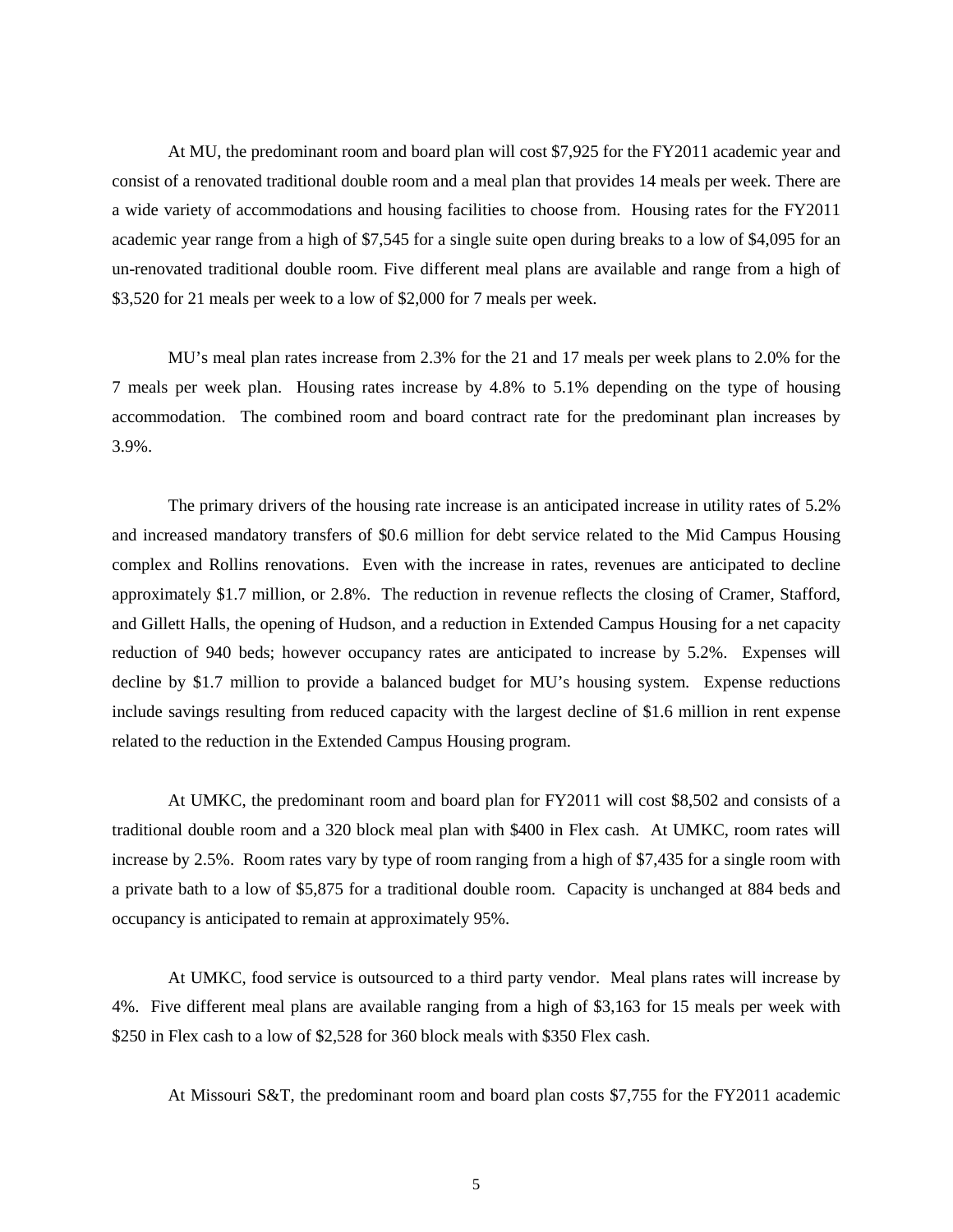year and consists of a Thomas Jefferson North Tower renovated double room and 10 meals per week plus \$400 declining balance. The increase in the predominant room and board plan at Missouri S&T is 4.2%.

Housing rate increases range from 4.6% to 5.6% with the predominant plan increasing 4.9%. Room rates range from a high of \$7,450 for a large single suite to a low of \$3,030 for a traditional triple room. Increases at these levels are necessary to sustain current levels of residential services as well as to adequately fund the University's residence hall construction/renovation master plan.

The renovation of the Thomas Jefferson South Tower will be complete and will open in FY2011 and the Thomas Jefferson North-West wing renovation will begin in FY2011. Total capacity for FY2011 will increase 2% and occupancy is anticipated to remain at 99%. Mandatory transfers related to debt service on the renovation project increase by \$0.6 million. Housing system revenues and expenditures and transfers are anticipated to increase by 4.4%.

Missouri S&T's board rates are proposed to increase 2.9% on average. Increases in meal plans range from 2.9% to 3.1% with the predominant plan increasing 2.9%. There are seven meal plans available to choose from at MO S&T ranging from a high of \$3,010 for 19 meals per week and \$120 declining balance to a low of \$1,335 for 5 meals per week with \$300 declining balance. MO S&T uses a third party vendor for dining services.

At UMSL, the predominant room and board plan for the FY2011 academic year will increase 7.3% and will cost \$8,544. The predominant plan consists of a single room in Oak Hall and a 10 meal plan per week plus \$200 declining balance. Housing rates will increase 7% in FY2011 for Oak Hall. Rates were held flat last year and resulted in a deficit. This increase is required to cover operating costs, wireless charges for Oak Hall and eliminate the growing deficit. Total residence hall capacity remains unchanged at 445 beds. 421 of these beds are in Oak Hall which is designed for students 21 years old and under. The remaining 24 beds are in Villa North and are reserved for optometry students. Rates for Villa North will increase 1.2% or \$50 for the year. Occupancy continues to be a problem in residence halls with the current rate of 73% anticipated to continue in FY2011.

 Housing options range from a high of \$6,002 for a single room in Oak Hall to a low of \$4,804 for a double room in Oak Hall. Other residence halls are offline and would be used only in an overflow situation. If needed, rates would be the same as previously approved for FY2010.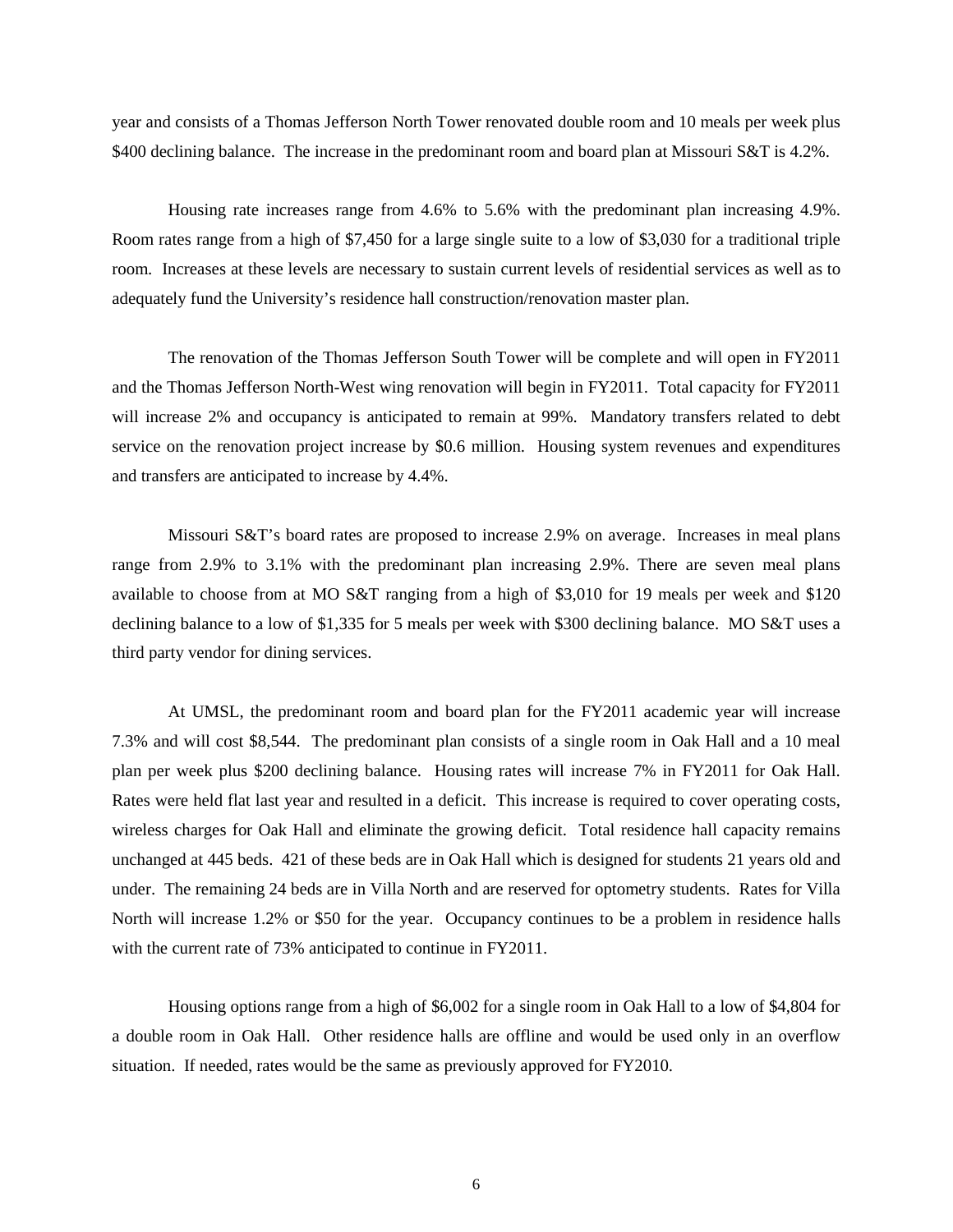After the proposed changes in housing contracts for room and board plans for fiscal year 2011 were approved by the Board of Curators at their January 2010 meeting, the UMSL students of the Residence Hall Association (RHA), and the Office of Residential Life continued to work with Chartwells, their third party dining vendor, to design better meal plans for their students. The original meal plans submitted to the Curators for approval in January 2010 did not include a breakfast option or a full meal equivalency for the residential life students. Chartwells proposed a new meal plan that includes a breakfast option seven days a week, and also includes meal equivalency on North Campus Monday through Thursday. The original plan only allowed for meal equivalency on North Campus two days during the week. The revised meal plans approved at the June 2010 Board of Curators meeting reflect a continued effort by the Residence Hall Association and the Office of Residential Life at UMSL to obtain the most cost effective and flexible plans for the UMSL students.

 The meal plan revision eliminates the 7, 10, and 14 meals per week, \$900 declining balance plans and replaces them with six new options. The new meal plan offers a range from a high of 13 meals per week with a declining balance of \$600 for a total academic year cost of \$3,373, to a low of \$2,542 for 10 meals per week with a \$400 declining balance for the academic year. A block plan option of 340 meals for the academic year was added for \$2,934 and an All Declining Balance plan was added for \$3,300 per academic year. These options offer cost reductions for the UMSL students from the previous plans which ranged in cost from \$3,816 for 14 meals per week plus \$900 declining balance to a \$2,448 for seven meals per week plus \$900 declining balance and did not include breakfast or full meal equivalency on North Campus.

### **Family Housing**

The approved increases in rates for family student housing are 1.6% to 3.4% at MU, 2.2% to 2.5% at Missouri S&T and 0.8% to 1.5% at UMSL for the FY2011 academic year. UMKC does not offer family housing.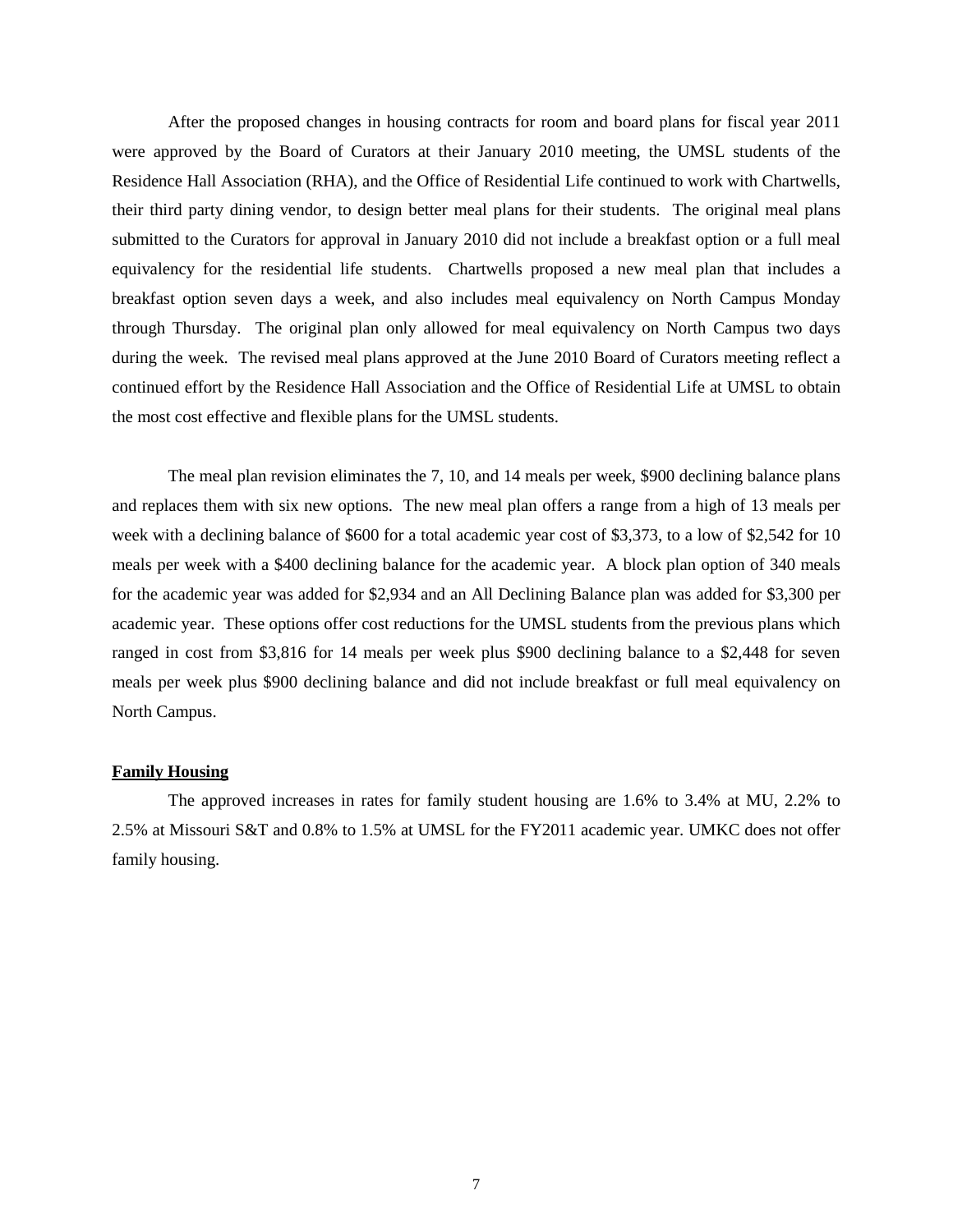|                                       |         |         | MU        |         |
|---------------------------------------|---------|---------|-----------|---------|
| <b>Room and Board Plans</b>           |         |         | Increase/ | Percent |
| <b>Academic Year - 2 Semesters</b>    | FY2010  | FY2011  | Decrease  | Change  |
| <b>Predominant Plan</b>               |         |         |           |         |
| Room and Board                        | \$7,625 | \$7,925 | \$300     | 3.9%    |
| Renovated traditional double room     | 4,845   | 5,085   | 240       | 5.0%    |
| 14 meals per week                     | 2,780   | 2,840   | 60        | 2.2%    |
|                                       |         |         |           |         |
| <b>Meal Plans Options</b>             |         |         |           |         |
| Regular Academic Year (Two Semesters) |         |         |           |         |
| 21 meals                              | \$3,440 | \$3,520 | \$80      | 2.3%    |
| 17 meals                              | 3,110   | 3,180   | 70        | 2.3%    |
| 14 meals                              | 2,780   | 2,840   | 60        | 2.2%    |
| 10 meals                              | 2,370   | 2,420   | 50        | 2.1%    |
| 7 meals                               | 1,960   | 2,000   | 40        | $2.0\%$ |
| Summer Session (Eight Weeks)          |         |         |           |         |
| 21 meals                              | \$875   | \$896   | \$21      | 2.4%    |
| 17 meals                              | 791     | 809     | 18        | 2.3%    |
| 14 meals                              | 707     | 723     | 16        | 2.3%    |
| 10 meals                              | 603     | 616     | 13        | 2.2%    |
| 7 meals                               | 499     | 509     | 10        | 2.0%    |
|                                       |         |         |           |         |
| <b>Housing Options</b>                |         |         |           |         |
| <b>Suite Style</b>                    |         |         |           |         |
| Regular Academic Year (Two Semesters) |         |         |           |         |
| Semi-Suite Single                     | \$6,995 | \$7,345 | \$350     | 5.0%    |
| Single w/bath                         | 6,995   | 7,345   | 350       | 5.0%    |
| Suite Single                          | 6,995   | 7,345   | 350       | 5.0%    |
| Single (traditional)                  | 6,135   | 6,445   | 310       | 5.1%    |
| Double                                | 5,740   | 6,030   | 290       | 5.1%    |
| Double (traditional)                  | 4,845   | 5,085   | 240       | 5.0%    |
| Semi-Suite Double                     | 5,740   | 6,030   | 290       | $5.1\%$ |
| Suite Double                          | 6,135   | 6,445   | 310       | 5.1%    |
| Open during breaks                    |         |         |           |         |
| Semi-Suite Single                     | \$7,195 | \$7,545 | \$350     | 4.9%    |
| Single w/bath                         | 7,195   | 7,545   | 350       | 4.9%    |
| Suite Single                          | 7,195   | 7,545   | 350       | 4.9%    |
| Single (traditional)                  | 6,335   | 6,645   | 310       | 4.9%    |
| Double                                | 5,940   | 6,230   | 290       | 4.9%    |
| Double (traditional)                  | 5,045   | 5,285   | 240       | 4.8%    |
| Semi-Suite Double                     | 5,940   | 6,230   | 290       | 4.9%    |
| Suite Double                          | 6,335   | 6,645   | 310       | 4.9%    |
| Summer Session (Eight Weeks)          |         |         |           |         |
| Single                                | \$1,255 | \$1,320 | \$65      | 5.2%    |
| Double                                | 895     | 940     | 45        | $5.0\%$ |

# **Table 2a. University of Missouri - Columbia, Changes in Housing Contracts Effective Beginning with the 2010 Summer Session**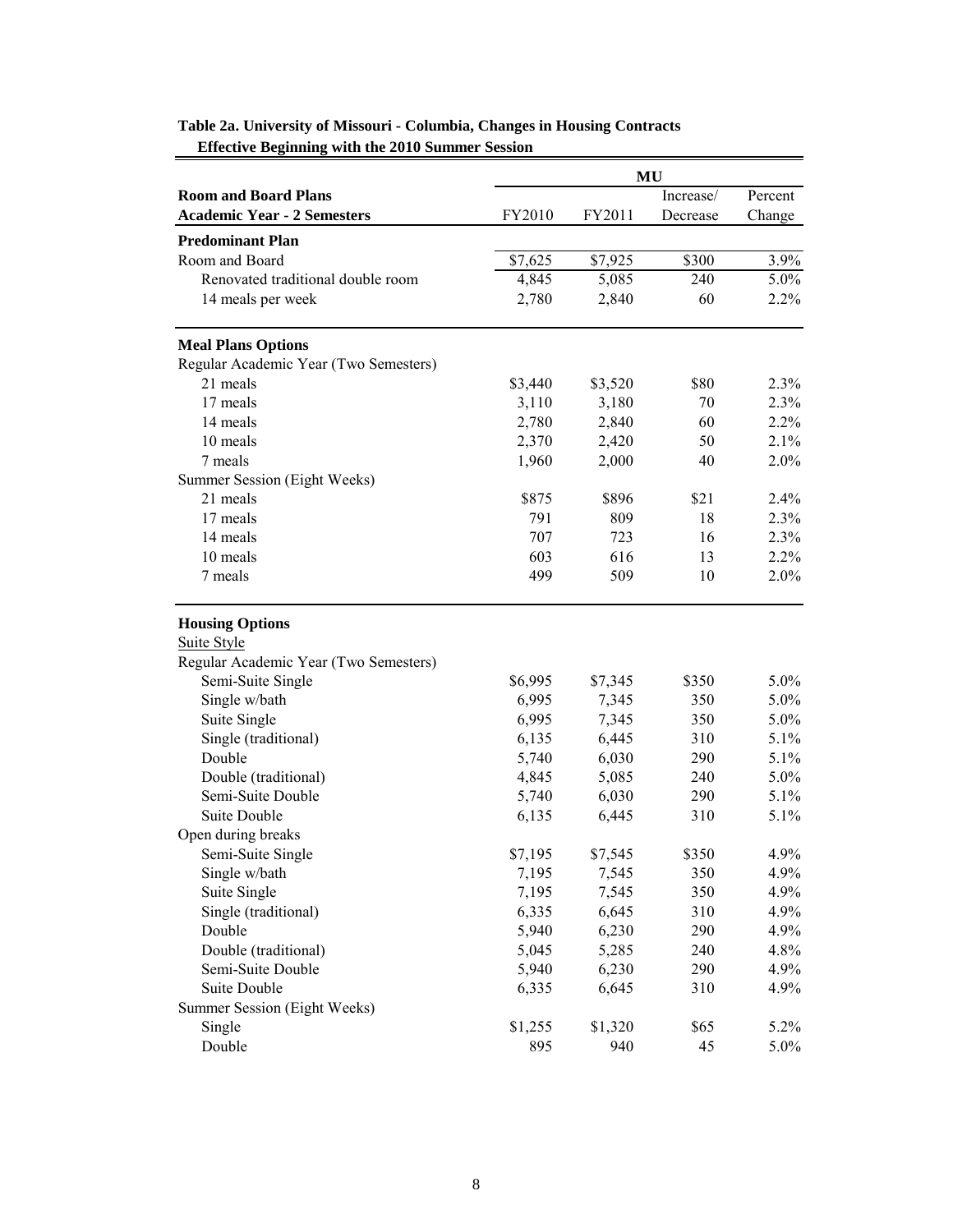|                                           |         |         | <b>MU</b> |         |
|-------------------------------------------|---------|---------|-----------|---------|
|                                           |         |         | Increase/ | Percent |
| <b>Room and Board Plans (continued)</b>   | FY2010  | FY2011  | Decrease  | Change  |
| <b>Renovated Traditional</b>              |         |         |           |         |
| Regular Academic Year (Two Semesters)     |         |         |           |         |
| Single                                    | \$6,135 | \$6,440 | \$305     | $5.0\%$ |
| Double                                    | 4,845   | 5,085   | 240       | $5.0\%$ |
|                                           |         |         |           |         |
| Open during breaks<br>Single              | \$6,335 | \$6,645 | \$310     | 4.9%    |
| Double                                    |         |         | 240       | 4.8%    |
|                                           | 5,045   | 5,285   |           |         |
| <b>Unrenovated Traditional</b>            |         |         |           |         |
| Regular Academic Year (Two Semesters)     |         |         |           |         |
| Single                                    | \$5,185 | \$5,445 | \$260     | $5.0\%$ |
| Double                                    | 3,900   | 4,095   | 195       | $5.0\%$ |
| Open during breaks                        |         |         |           |         |
| Single                                    | \$5,385 | \$5,645 | \$260     | 4.8%    |
| Double                                    | 4,100   | 4,295   | 195       | 4.8%    |
|                                           |         |         | Increase/ | Percent |
| <b>Family Student Housing (Per Month)</b> | FY2010  | FY2011  | Decrease  | Change  |
|                                           |         |         |           |         |
| University Heights and University Village |         |         |           |         |
| 1 Bedroom (Basic)                         | \$375   | \$385   | \$10      | 2.7%    |
| 2 Bedroom (Basic)                         | 435     | 450     | 15        | 3.4%    |
| 2 Bedroom (Renov.)                        | 515     | 530     | 15        | 2.9%    |
| 2 Bedroom (Enlarged)                      | 535     | 550     | 15        | 2.8%    |
|                                           |         |         |           |         |
| Manor House Apartments                    |         |         |           |         |
| 1 Bedroom Efficiency                      | \$430   | \$440   | \$10      | 2.3%    |
| 1 Bedroom                                 | 510     | 520     | 10        | 2.0%    |
| 2 Bedroom                                 | 620     | 630     | 10        | 1.6%    |
| Tara Apartments                           |         |         |           |         |
| 1 Bedroom (Basic)                         | \$470   | \$480   | \$10      | 2.1%    |
| 1 Bedroom (Basic with Laundry)            | 500     | 510     | $10\,$    | 2.0%    |
| 2 Bedroom (Basic)                         | 505     | 515     | 10        | $2.0\%$ |
| 2 Bedroom (Basic with Laundry)            | 520     | 530     | 10        | 1.9%    |
| 2 Bedroom (Large)                         | 540     | 550     | 10        | 1.9%    |
| 2 Bedroom (Large with Laundry)            | 570     | 580     | 10        | 1.8%    |
| 2 Bedroom (Fireplace)                     | 550     | 560     | 10        | 1.8%    |
| 2 Bedroom (Fireplace with Laundry)        | 575     | 590     | 15        | 2.6%    |
|                                           |         |         |           |         |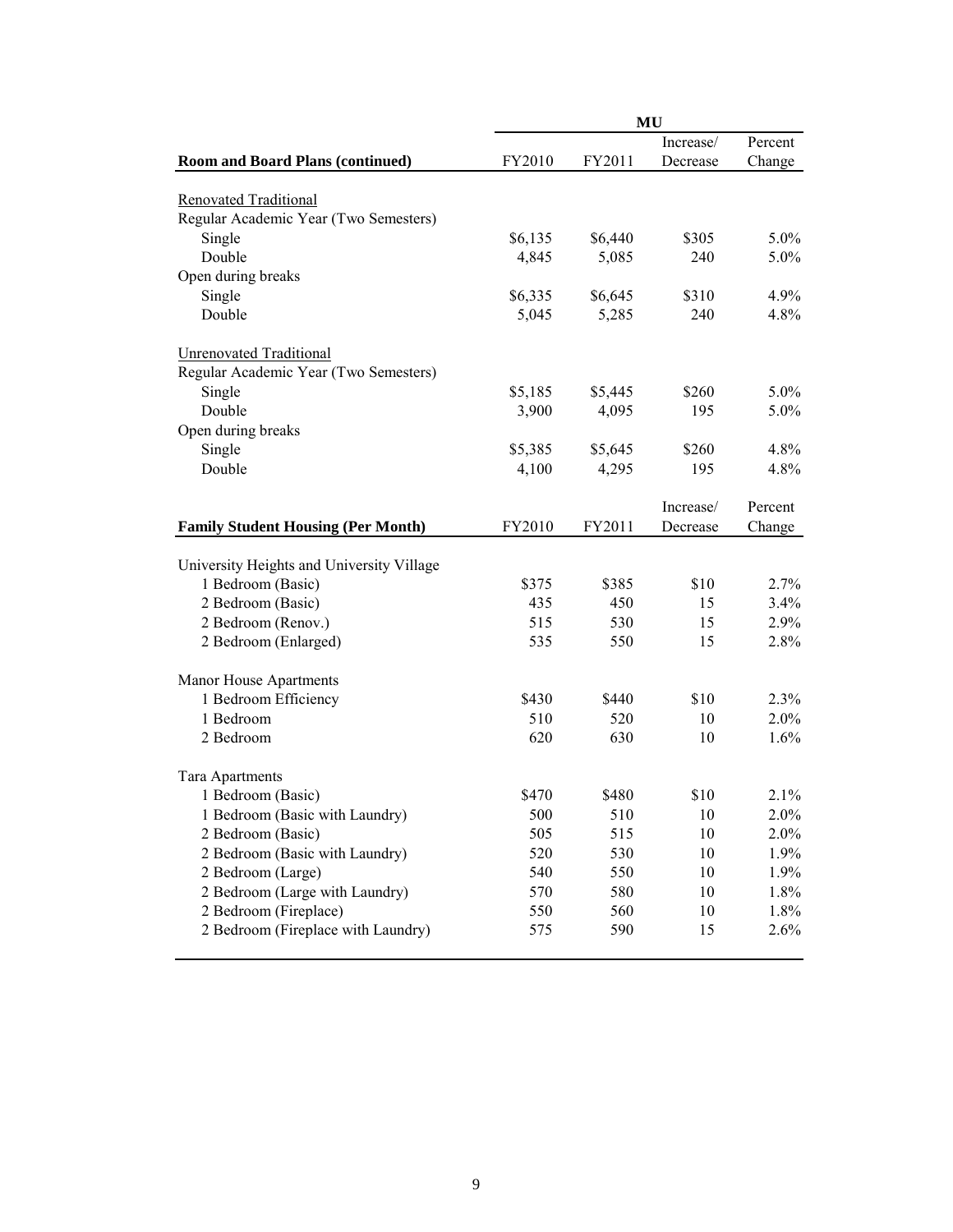|                                                                                |         |         | UMKC      |         |
|--------------------------------------------------------------------------------|---------|---------|-----------|---------|
| <b>Room and Board Plans</b>                                                    |         |         | Increase/ | Percent |
| <b>Academic Year - 2 Semesters</b>                                             | FY2010  | FY2011  | Decrease  | Change  |
| <b>Predominant Plan</b>                                                        |         |         |           |         |
| Room and Board                                                                 | \$8,258 | \$8,502 | \$244     | $3.0\%$ |
| Oak Street East - A/C Double                                                   | 5,732   | 5,875   | 143       | 2.5%    |
| Meal Plan Block 320 Meal w/\$400 Flex                                          | 2,526   | 2,627   | 101       | $4.0\%$ |
| <b>Meal Plans Defined</b>                                                      |         |         |           |         |
| Meal Plan $1 - 15$ meal - $w$ /\$250 Flex                                      | \$3,041 | \$3,163 | \$122     | $4.0\%$ |
| Meal Plan $2 - 12$ meal - w/\$350 Flex                                         | 2,539   | 2,641   | 102       | $4.0\%$ |
| Meal Plan $3 - 360$ Block Meal w/ \$350 Flex                                   | 2,431   | 2,528   | 97        | $4.0\%$ |
| Meal Plan 4 - 320 Block Meal w/\$400 Flex                                      | 2,526   | 2,627   | 101       | $4.0\%$ |
| Meal Plan 5 - 280 Block Meal $w/\$600$ Flex*<br>(*New Plan for $FY2010-2011$ ) | n/a     | 2,830   |           |         |

# **Table 2b. University of Missouri - Kansas City, Changes in Housing Contracts Effective Beginning with the 2010 Summer Session**

# **Housing Options - Regular Academic Year (Two Semesters)**

| Johnson Hall                |         |         |           |         |
|-----------------------------|---------|---------|-----------|---------|
| Double $A/C$                | \$5,732 | \$5,875 | \$143     | $2.5\%$ |
| Single Private Bath A/C     | 7,254   | 7,435   | 181       | $2.5\%$ |
| Single Shared Bath A/C      | 7,095   | 7,272   | 177       | 2.5%    |
| Oak Street East             |         |         |           |         |
| Double $A/C$                | \$5,732 | \$5,875 | \$143     | 2.5%    |
| Single Private Bath A/C     | 7.254   | 7.435   | 181       | $2.5\%$ |
| Single Shared Bath A/C      | 7,095   | 7,272   | 177       | 2.5%    |
|                             |         |         |           |         |
|                             |         |         | Increase/ | Percent |
| <b>Summer Session</b>       | FY2010  | FY2011  | Decrease  | Change  |
| Oak Street East - Room Only |         |         |           |         |
| Single                      | \$1,580 | \$1,620 | \$40      | $2.5\%$ |
| Double                      | 1,290   | 1,322   | 33        |         |
| Johnson Hall - Room Only    |         |         |           | 2.5%    |
| Single                      | \$1,580 | \$1,620 | \$40      | $2.5\%$ |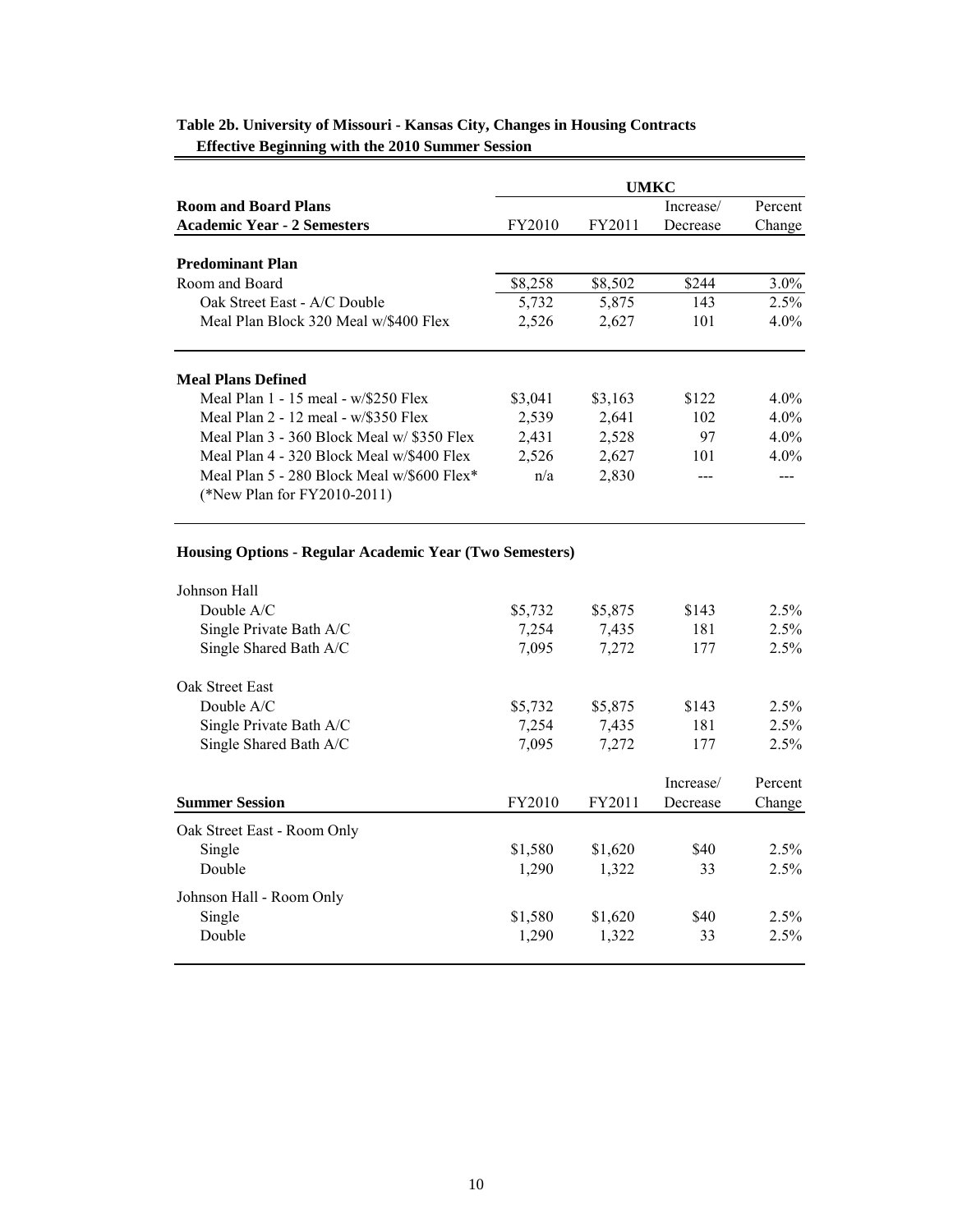|                                                         |         |         | Missouri S&T |         |
|---------------------------------------------------------|---------|---------|--------------|---------|
| <b>Room and Board Rates</b>                             |         |         | Increase/    | Percent |
| <b>Academic Year - 2 Semesters</b>                      | FY2010  | FY2011  | Decrease     | Change  |
| <b>Predominant Plan</b>                                 |         |         |              |         |
| Room and Board                                          | \$7,440 | \$7,755 | \$315        | 4.2%    |
| Thomas Jefferson North Renovated Double (1)             | 5,035   | 5,280   | 245          | 4.9%    |
| Meal Plan 6 - 10 Meals plus \$400 - Declining Balance   | 2,405   | 2,475   | 70           | 2.9%    |
| <b>Meal Plans Defined</b>                               |         |         |              |         |
| Meal Plan 1 \$1,620 Declining Balance Dollars           | \$2,300 | \$2,370 | \$70         | 3.0%    |
| Meal Plan 2 300 Blocks + \$200 Decl Bal                 | 2,600   | 2,675   | 75           | 2.9%    |
| Meal Plan 3 19 Meals per Wk + \$120 Decl Bal            | 2,925   | 3,010   | 85           | 2.9%    |
| Meal Plan 4 15 Meals per Wk + \$125 Decl Bal            | 2,445   | 2,515   | 70           | 2.9%    |
| Meal Plan 5 12 Meals per Wk + \$300 Decl Bal            | 2,405   | 2,475   | 70           | 2.9%    |
| Meal Plan 6 10 Meals per Wk + \$400 Decl Bal            | 2,405   | 2,475   | 70           | 2.9%    |
| Meal Plan 7 5 Meals per Wk + \$300 Decl Bal             | 1,295   | 1,335   | 40           | 3.1%    |
| Housing Options - Regular Academic Year (Two Semesters) |         |         |              |         |
| Quadrangle Rooms                                        |         |         |              |         |
| Triple                                                  | \$2,870 | \$3,030 | \$160        | 5.6%    |
| Double                                                  | 4,215   | 4,430   | 215          | $5.1\%$ |
| Single                                                  | 5,325   | 5,585   | 260          | 4.9%    |
| Farrar Hall Co-op                                       |         |         |              |         |
| Double                                                  | \$5,185 | \$5,435 | \$250        | 4.8%    |
| Single                                                  | 6,415   | 6,715   | 300          | $4.7\%$ |
| <b>Residential College Suites</b>                       |         |         |              |         |
| Double                                                  | \$5,960 | \$6,240 | \$280        | 4.7%    |
| Deluxe Double                                           | 6,465   | 6,765   | 300          | 4.6%    |
| Single                                                  | 7,120   | 7,450   | 330          | 4.6%    |
| Single in Triple Suite                                  | 6,545   | 6,850   | 305          | 4.7%    |
| Thomas Jefferson North (1)                              |         |         |              |         |
| Double Room                                             | \$5,035 | \$5,280 | \$245        | 4.9%    |
| Single Room                                             | 6,270   | 6,565   | 295          | 4.7%    |
| Thomas Jefferson South (2)                              |         |         |              |         |
| Double Room                                             | n/a     | \$5,390 | n/a          | new     |
| Large Double Room                                       | n/a     | 5,580   | n/a          | new     |
| Single Room                                             | n/a     | 6,690   | n/a          | new     |

| Table 2c. Missouri University of Science and Technology, Changes in Housing Contracts |  |
|---------------------------------------------------------------------------------------|--|
| <b>Effective Beginning with the 2010 Summer Session</b>                               |  |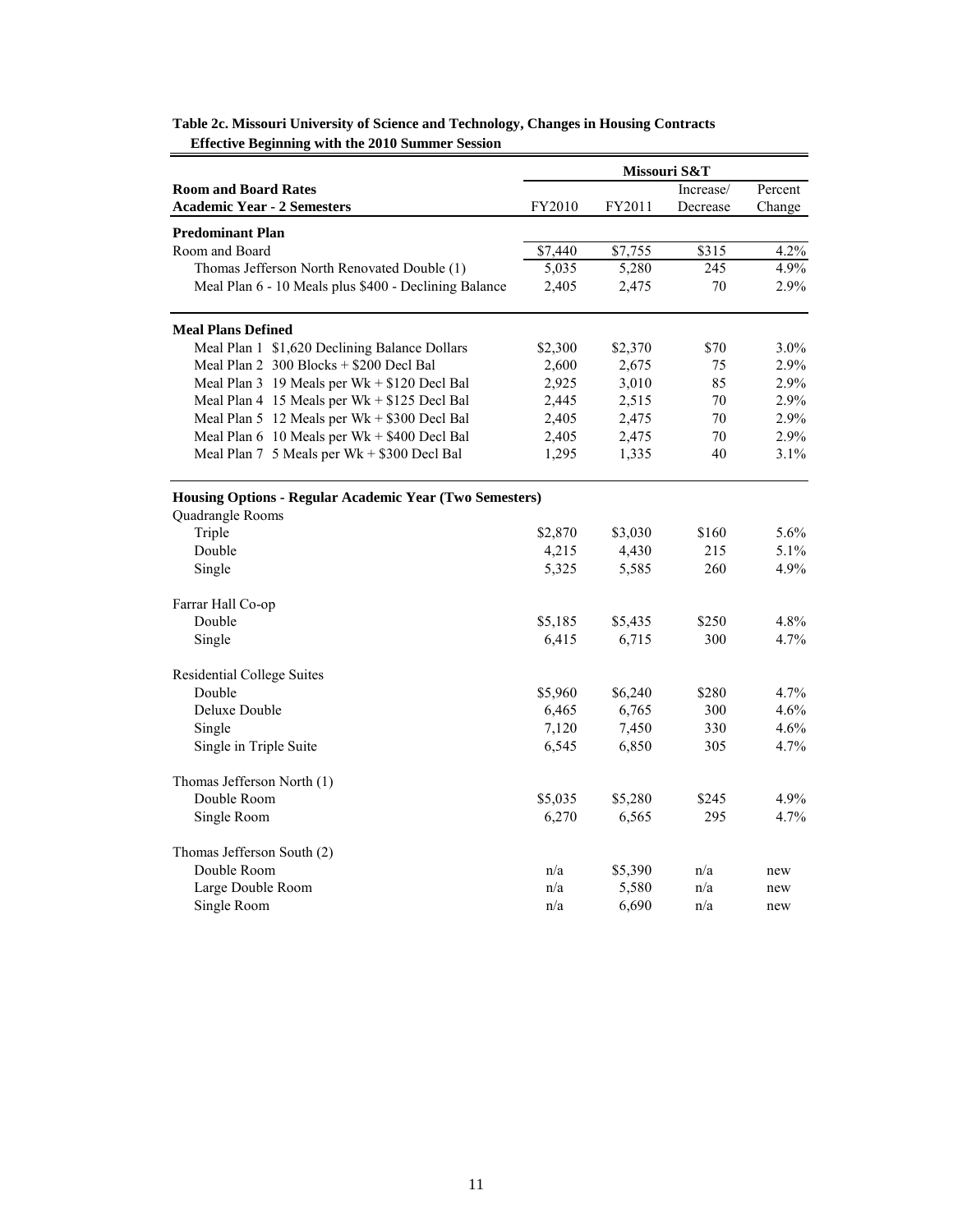|                                                     |         |         | Missouri S&T |         |
|-----------------------------------------------------|---------|---------|--------------|---------|
|                                                     |         |         | Increase/    | Percent |
| <b>Summer Session-Combined Room and Board Rates</b> | FY2010  | FY2011  | Decrease     | Change  |
| Thomas Jefferson                                    |         |         |              |         |
| Double                                              | \$1,450 | \$1,505 | \$55         | $3.8\%$ |
| Single                                              | 1,630   | 1,695   | 65           | $4.0\%$ |
| <b>Residential College Double</b>                   |         |         |              |         |
| partial meals                                       | \$1,450 | \$1,505 | \$55         | $3.8\%$ |
| full meals                                          | 1,565   | 1,625   | 60           | $3.8\%$ |
| Residential College Double Deluxe                   |         |         |              |         |
| partial meals                                       | \$1,615 | \$1,675 | \$60         | $3.7\%$ |
| full meals                                          | 1,690   | 1,755   | 65           | 3.8%    |
| Residential College Single                          |         |         |              |         |
| partial meals                                       | \$1,670 | \$1,735 | \$65         | $3.9\%$ |
| full meals                                          | 1,790   | 1,860   | 70           | $3.9\%$ |
|                                                     |         |         | Increase/    | Percent |
| <b>Family Student Housing (Per Month)</b>           | FY2010  | FY2011  | Decrease     | Change  |
| 2 Bedroom (Basic)                                   | \$600   | \$615   | \$15         | 2.5%    |
| 2 Bedroom (Furnished)                               | 685     | 700     | 15           | $2.2\%$ |

#### **Missouri S&T Changes in Housing Contracts (continued)**

Notes:

(1) The predominant room plan has traditionally been the Thomas Jefferson double room. However, because the Thomas Jefferson North Tower-West Wing will be closed for renovation in FY2011, the number of beds available in FY2011 will decline below the number of Residential College Suites double rooms. The Thomas Jefferson double room will continue to be reported as the predominate room plan since this is a one-year anomaly that will end in FY2012 when the west wing of the Thomas Jefferson North Tower reopens.

(2) Thomas Jefferson South Tower renovation was completed in FY2010 and will reopen in FY2011.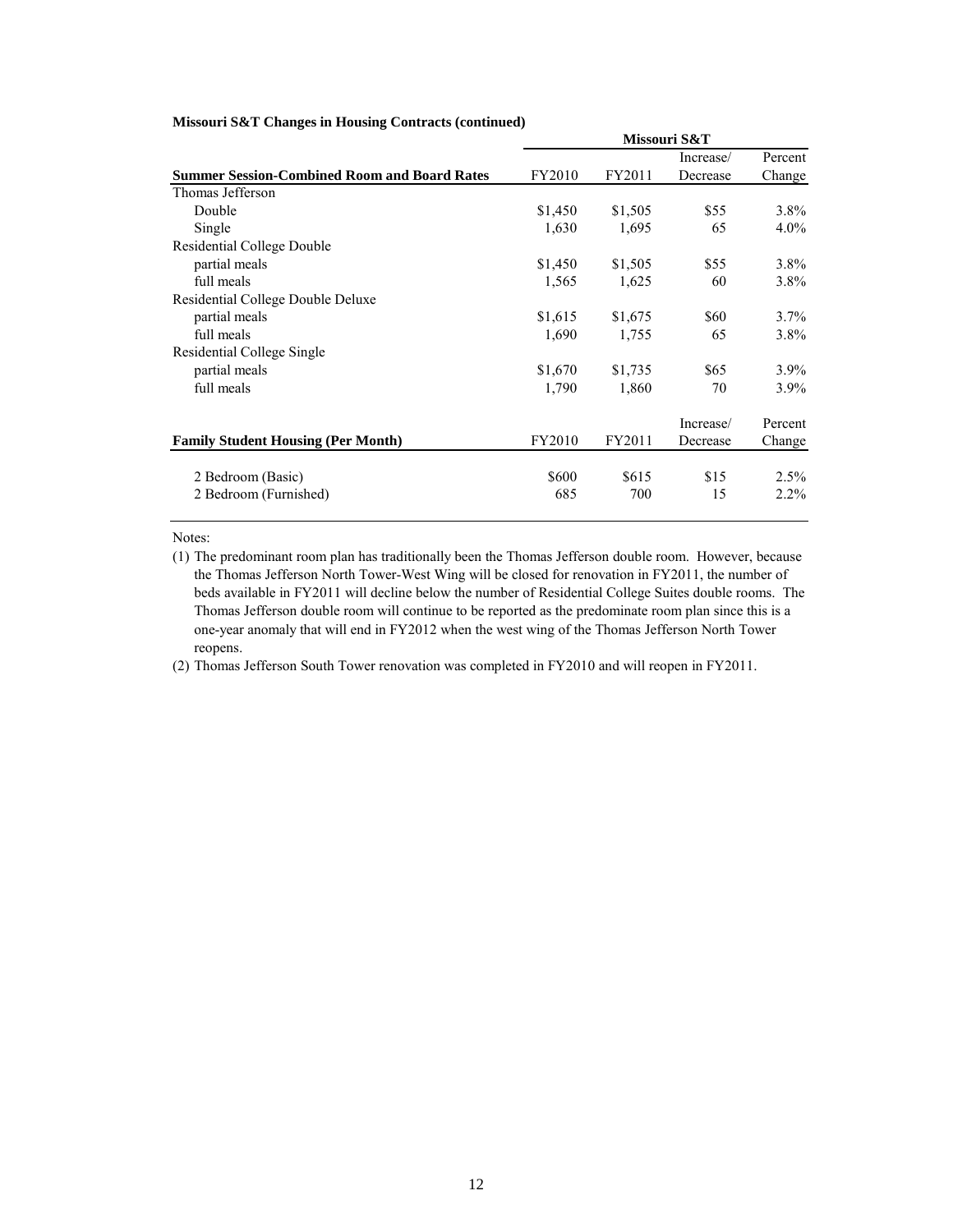|                                                                  | <b>UMSL</b> |         |     |           |         |  |
|------------------------------------------------------------------|-------------|---------|-----|-----------|---------|--|
| <b>Room and Board Plans</b>                                      |             |         |     | Increase/ | Percent |  |
| <b>Academic Year - 2 Semesters</b>                               | FY2010      | FY2011  |     | Decrease  | Change  |  |
| <b>Predominant Plan</b>                                          |             |         |     |           |         |  |
| Room and Board                                                   | \$7,966     | \$8,544 |     | \$578     | 7.3%    |  |
| Oak Single Room                                                  | 5,610       | 6,002   | (1) | 392       | $7.0\%$ |  |
| 10 Meal Plan - \$200 declining balance                           | n/a         | 2,542   | (3) |           |         |  |
| <b>Meal Plans Defined</b>                                        |             |         |     |           |         |  |
| Meal Plan 1 - \$900 declining balance, plus<br>7 meals per week  | \$2,356     | n/a     |     |           |         |  |
| Meal Plan 2 - \$900 declining balance, plus<br>10 meals per week | \$2,964     | n/a     |     |           |         |  |
| Meal Plan 3 - \$900 declining balance, plus<br>14 meals per week | \$3,674     | n/a     |     |           |         |  |
| Meal Plan 4 - Family Student Housing -<br>Declining balance plan | \$400       | n/a     |     |           |         |  |
| 10 Meal Plan - \$200 declining balance                           | n/a         | \$2,542 | (3) |           |         |  |
| 10 Meal Plan - \$300 declining balance                           | n/a         | \$2,742 | (3) |           |         |  |
| 13 Meal Plan - \$200 declining balance                           | n/a         | \$3,173 | (3) |           |         |  |
| 13 Meal Plan - \$300 declining balance                           | n/a         | \$3,373 | (3) |           |         |  |
| 340 Meal Block                                                   | n/a         | \$2,934 | (3) |           |         |  |
| All Declining Balance                                            | n/a         | \$3,300 | (3) | ---       |         |  |
| Housing Options - Regular Academic Year (Two Semesters)          |             |         |     |           |         |  |
| Oak Hall                                                         |             |         |     |           |         |  |
| Double Room                                                      | \$4,490     | \$4,804 | (1) | \$314     | 7.0%    |  |
| Single Room                                                      | 5,610       | 6,002   | (1) | 392       | 7.0%    |  |
| Villa North - Optometry only                                     | \$4,200     | \$4,250 | (2) | \$50      | 1.2%    |  |
|                                                                  |             |         |     | Increase/ | Percent |  |
| <b>Summer Session - Room Only</b>                                | FY2010      | FY2011  |     | Decrease  | Change  |  |
| Oak Hall Double Room                                             | \$1,704     | \$1,823 | (1) | \$119     | 7.0%    |  |
| Oak Street Single Room                                           | 2,130       | 2,279   | (1) | 149       | 7.0%    |  |

# **Table 2d. University of Missouri - St. Louis, Changes in Housing Contracts Effective Beginning with the 2010 Summer Session**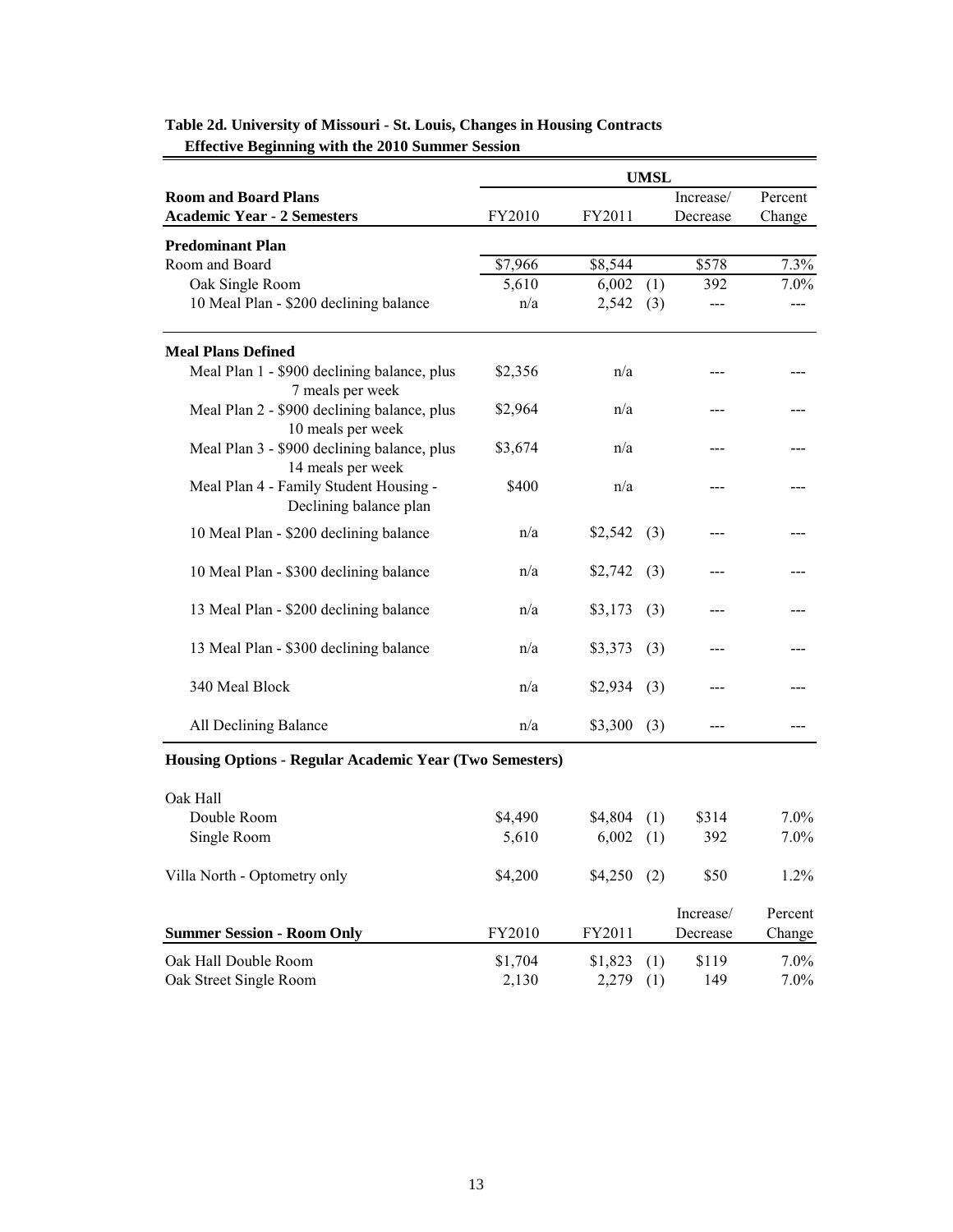|                                           | UMSL   |        |           |         |  |  |  |
|-------------------------------------------|--------|--------|-----------|---------|--|--|--|
|                                           |        |        | Increase/ | Percent |  |  |  |
| <b>Family Student Housing (Per Month)</b> | FY2010 | FY2011 | Decrease  | Change  |  |  |  |
| Mansion Hills 1 Bedroom                   | \$635  | \$640  | \$5       | $0.8\%$ |  |  |  |
| Mansion Hills 2 Bedroom                   | 820    | 830    | 10        | $1.2\%$ |  |  |  |
| Mansion Hills Efficiency Unit             | 551    | 555    | 4         | $0.7\%$ |  |  |  |
| Mansion Hills Loft Unit                   | 635    | 640    | 5         | $0.8\%$ |  |  |  |
| University Park 1 Bedroom                 | 424    | 430    | 6         | $1.4\%$ |  |  |  |
| University Park 2 Bedroom                 | 508    | 515    | 7         | $1.4\%$ |  |  |  |
| University Park 3 Bedroom                 | 650    | 660    | 10        | $1.5\%$ |  |  |  |

### **St. Louis Changes in Housing Contracts (continued)**

Notes: Other residence halls are offline unless needed for overflow; rates as previously approved.

(1) Oak Hall room rate increases required to cover operating costs and eliminate growing deficit.

(2) Villa North has 24 rooms for optometry students only. Meal plan 4 is the required plan.

(3) In January 2010, the Board of Curators approved increases on prior year plans. In June 2010, the Board of Curators approved a revision that eliminated the original meal plans and replaced them with new plans.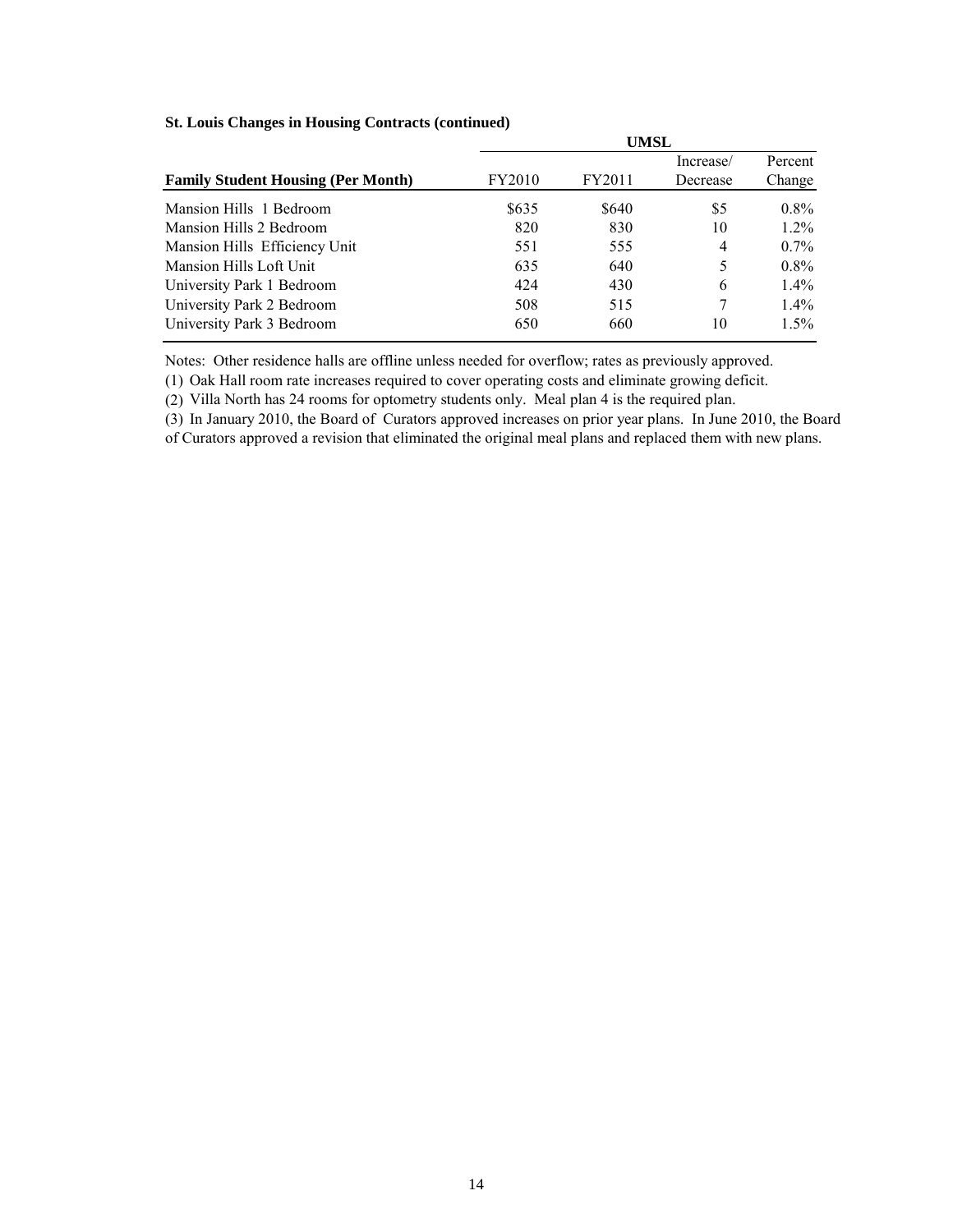### **Capacity and Occupancy**

Residence hall capacity is planned to decrease by -9.0% or a reduction 911 beds for the fiscal year 2011. MU has 940 less beds for FY2011 as a result of the closing of Cramer / Stafford / Gillett, the opening of Hudson and a reduction in Extended Campus Housing. Missouri S&T has net increased capacity of 29 beds in Thomas Jefferson Hall where the South Tower will be returned to service and the North Tower West wing will close for renovation. UMKC and UMSL have no change in their capacity. All of the combined campus changes bring the capacity to 8,960 beds. Detailed below is the anticipated residence hall occupancy for fiscal year 2011.

|                                      | MU    | UMKC     | MS&T     | UMSL    | Total |
|--------------------------------------|-------|----------|----------|---------|-------|
| Residence Hall Occupancy             | 6.347 | 839      | 1.450    | 324     | 8.960 |
| Percent of Capacity                  | 98.9% | 94.9%    | 98.8%    | 72.8%   | 97.3% |
| Change in Occupancy Rate from FY2010 | 5.2%  | $-0.3\%$ | $-0.5\%$ | $0.0\%$ | 3.6%  |

 The apartment capacity is unchanged from FY2010, but occupancy rates are anticipated to increase by 1.1% for FY2011. Expected occupancy rates at MU, Missouri S&T, and UMSL are 94.8%, 97.2% and 92.1%, respectively.

#### **Financial Plans**

Tables 3 – 3d present the housing system financial plans for the system in total and each campus. The MU and Missouri S&T financial plans show a balanced budget plan with a 2.8% decrease in revenues and expenditures and transfers for MU and an increase of 4.4% in revenues and expenditures and transfers for MO S&T for FY2011. UMKC's financial plans show an increase in net assets in spite of the \$1 million increase in mandatory transfers for debt service on their new Residence Hall. Consolidated revenues for the housing system are projected to decrease by -0.6% for FY2011. UMSL shows anticipated revenues higher than expenditures and transfers which is important to fund their master plans. Combined housing system expenditures and transfers for the campuses are projected to not increase for FY2011.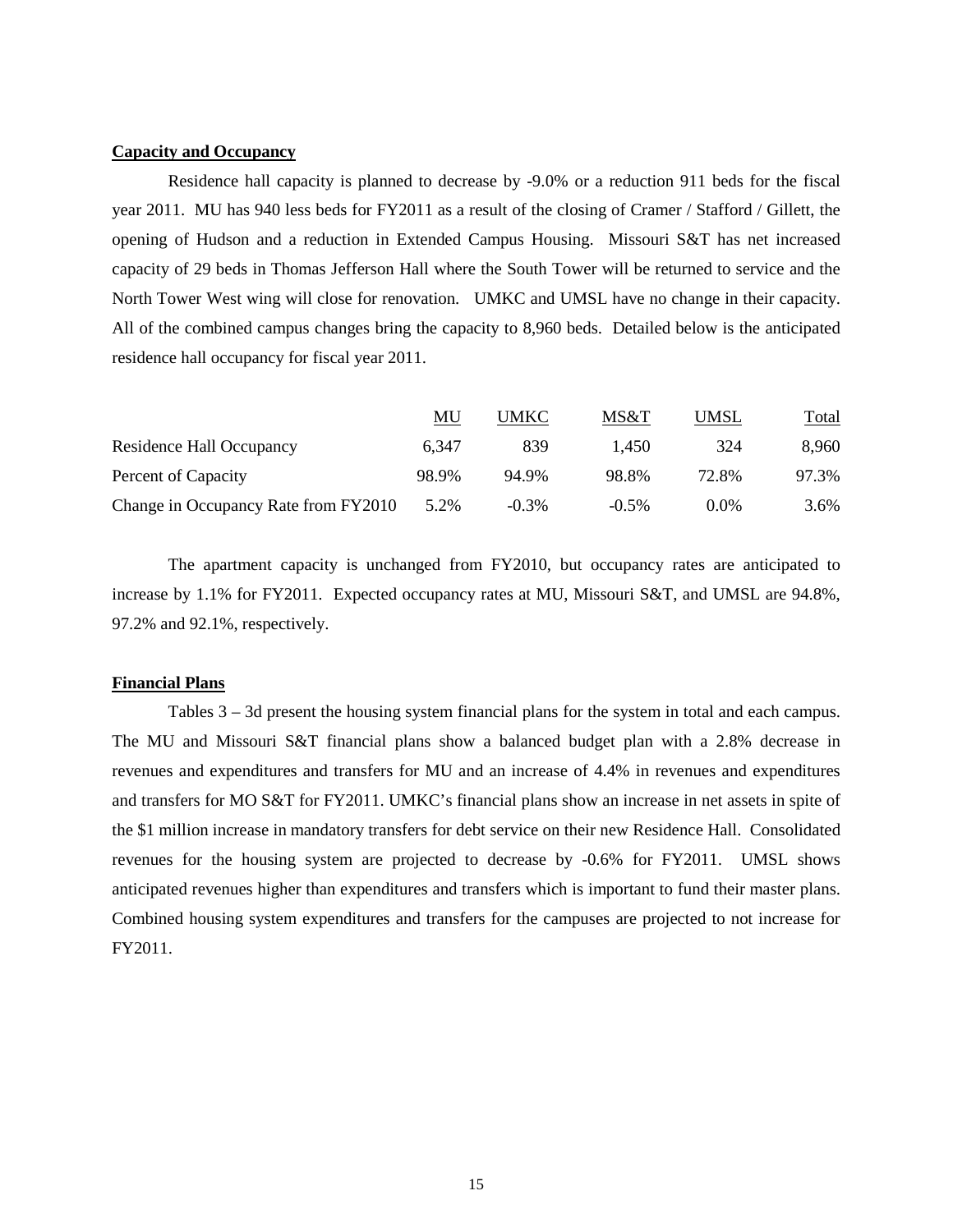|                                |              |              |              | FY2011   |
|--------------------------------|--------------|--------------|--------------|----------|
|                                | FY2009       | FY2010       | FY2011       | Percent  |
|                                | Actual       | Estimated    | Planned      | Change   |
|                                |              |              |              |          |
| Revenues                       |              |              |              |          |
| <b>Meal Contracts</b>          | \$20,763,258 | \$21,694,008 | \$20,564,844 | $-5.2\%$ |
| <b>Room Contracts</b>          | 45,758,774   | 48,946,483   | 49,205,647   | 0.5%     |
| <b>Apartment Rental</b>        | 3,720,385    | 3,977,020    | 4,149,060    | 4.3%     |
| Other                          | 8,078,427    | 9,211,633    | 9,396,100    | 2.0%     |
| <b>Total Revenues</b>          | \$78,320,844 | \$83,829,144 | \$83,315,651 | $-0.6%$  |
| Expenditures & Transfers       |              |              |              |          |
| Salaries & Wages               | \$14,306,442 | \$15,040,907 | \$15,048,185 | $0.0\%$  |
| <b>Staff Benefits</b>          | 4,671,023    | 4,183,492    | 4,209,115    | 0.6%     |
| <b>Total Compensation</b>      | \$18,977,464 | \$19,224,399 | \$19,257,300 | 0.2%     |
|                                |              |              |              |          |
| <b>Utilities</b>               | \$6,917,645  | \$7,645,187  | \$7,971,308  | 4.3%     |
| Repair and Replacement         | 3,779,518    | 3,381,337    | 3,451,512    | 2.1%     |
| Other                          | 23,536,301   | 24,681,662   | 22,611,930   | $-8.4%$  |
| <b>Total Expenditures</b>      | \$53,210,928 | \$54,932,585 | \$53,292,050 | $-3.0\%$ |
| <b>Mandatory Transfers</b>     | \$14,953,254 | \$20,036,655 | \$22,167,499 | 10.6%    |
| <b>Other Transfers</b>         | 9,062,156    | 7,416,259    | 6,931,631    | $-6.5%$  |
| Total Expenditures & Transfers | \$77,226,338 | \$82,385,499 | \$82,391,180 | $0.0\%$  |
|                                |              |              |              |          |
| Residence Hall Occupancy       | 9,646        | 9,508        | 8,960        | $-5.8\%$ |
| <b>Residence Hall Capacity</b> | 10,295       | 10,123       | 9,212        | $-9.0\%$ |
| Percent of Capacity            | 93.7%        | 93.9%        | 97.3%        | 3.6%     |
| <b>Apartment Occupancy</b>     | 625          | 637          | 644          | 1.1%     |
| <b>Apartment Capacity</b>      | 675          | 684          | 684          | $0.0\%$  |
| Percent of Capacity            | 92.6%        | 93.1%        | 94.2%        | $1.2\%$  |
|                                |              |              |              |          |

# **Table 3. University of Missouri System Total, Housing System Financial Plans**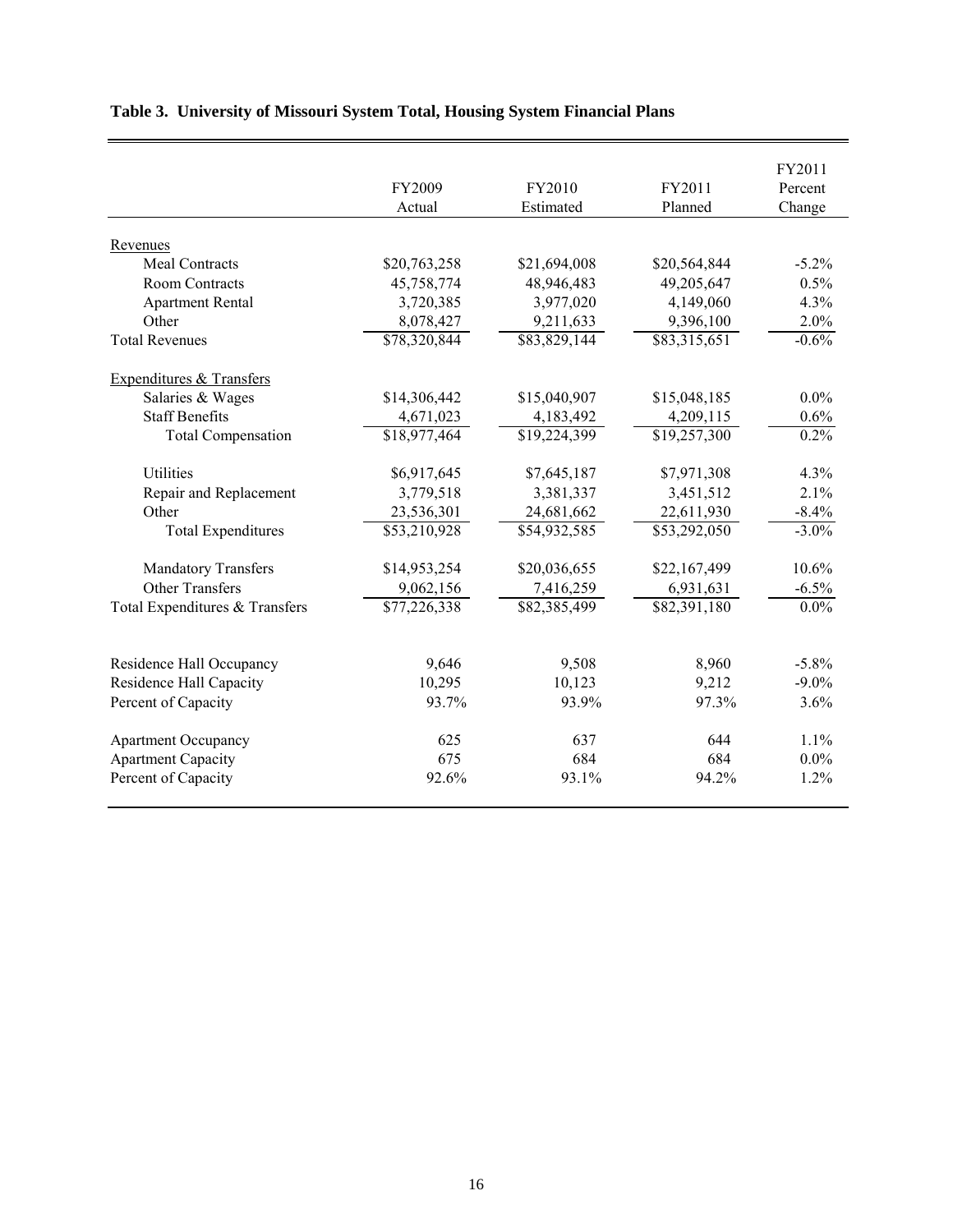|                                     |              |              |                     | FY2011   |
|-------------------------------------|--------------|--------------|---------------------|----------|
|                                     | FY2009       | FY2010       | FY2011              | Percent  |
|                                     | Actual       | Estimated    | Planned             | Change   |
|                                     |              |              |                     |          |
| Revenues                            |              |              |                     |          |
| <b>Meal Contracts</b>               | \$16,314,993 | \$17,109,008 | \$15,788,844<br>(1) | $-7.7%$  |
| <b>Room Contracts</b>               | 31, 335, 753 | 34,287,247   | 33,831,978<br>(1)   | $-1.3%$  |
| <b>Apartment Rental</b>             | 2,309,504    | 2,511,020    | 2,615,060           | 4.1%     |
| Other                               | 6,483,969    | 7,661,763    | $7,623,093$ (2)     | $-0.5%$  |
| <b>Total Revenues</b>               | \$56,444,219 | \$61,569,038 | \$59,858,975        | $-2.8%$  |
| <b>Expenditures &amp; Transfers</b> |              |              |                     |          |
| Salaries & Wages                    | \$11,789,376 | \$12,700,904 | \$12,648,008        | $-0.4%$  |
| <b>Staff Benefits</b>               | 4,100,168    | 3,642,729    | 3,656,042           | 0.4%     |
| <b>Total Compensation</b>           | \$15,889,544 | \$16,343,633 | \$16,304,050        | $-0.2\%$ |
|                                     |              |              |                     |          |
| Utilities                           | \$4,767,764  | \$5,447,307  | \$5,728,798<br>(3)  | 5.2%     |
| Repair and Replacement              | 2,065,892    | 1,988,495    | 2,019,426           | 1.6%     |
| Other                               | 16,424,307   | 17,760,437   | 15,561,420 (4)      | $-12.4%$ |
| <b>Total Expenditures</b>           | \$39,147,507 | \$41,539,872 | \$39,613,694        | $-4.6%$  |
| <b>Mandatory Transfers</b>          | \$9,616,848  | \$14,030,144 | \$14,605,687<br>(5) | 4.1%     |
| <b>Other Transfers</b>              | 7,637,467    | 5,999,018    | 5,639,590<br>(6)    | $-6.0\%$ |
| Total Expenditures & Transfers      | \$56,401,822 | \$61,569,034 | \$59,858,971        | $-2.8\%$ |
|                                     |              |              |                     |          |
| Residence Hall Occupancy            | 6,781        | 6,914        | 6,347               | $-8.2%$  |
| <b>Residence Hall Capacity</b>      | 7,110        | 7,355        | 6,415<br>(1)        | $-12.8%$ |
| Percent of Capacity                 | 95.4%        | 94.0%        | 98.9%               | 5.2%     |
| <b>Apartment Occupancy</b>          | 438          | 428          | 435                 | 1.6%     |
| <b>Apartment Capacity</b>           | 450          | 459          | 459                 | $0.0\%$  |
| Percent of Capacity                 | 97.3%        | 93.2%        | 94.8%               | 1.7%     |

### **Table 3a. University of Missouri-MU, Housing System Financial Plans**

Notes:

1) Reflects the closing of Cramer / Stafford / Gillett, opening of Hudson and a reduction in Extended Campus Housing for a net capacity reduction of 940 beds.

2) Non-resident meal plan revenue decreases with the opening of the renovated Student Center and contract cancellations have decreased due to reduced capacity.

3) Campus Facilities estimates utilities to increase 5.2%.

4) Reduction in Extended Campus Housing program resulted in the reduction of rent expense by \$1,600,000.

5) Debt Service increased with new payments for Rollins and Mid Campus bonds.

6) Campus Dining earnings (transfers to reserves) decreased due to reduction in capacity.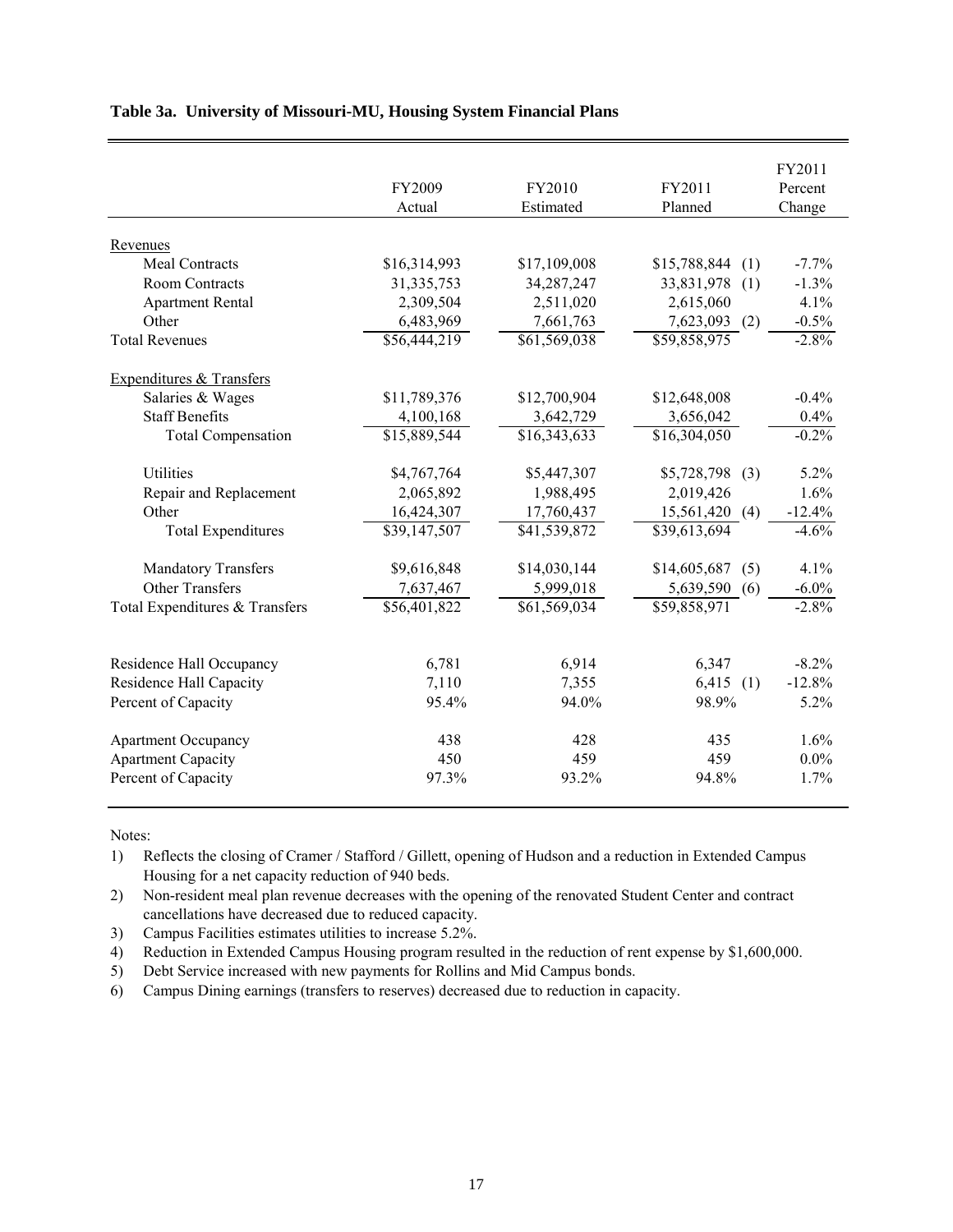|                                             |             |             |             | FY2011  |
|---------------------------------------------|-------------|-------------|-------------|---------|
|                                             | FY2009      | FY2010      | FY2011      | Percent |
|                                             | Actual      | Estimated   | Planned     | Change  |
|                                             |             |             |             |         |
| Revenues                                    |             |             |             |         |
| Meal Contracts (1)<br><b>Room Contracts</b> | \$4,768,581 | \$5,142,236 | \$5,345,669 | 4.0%    |
|                                             |             |             |             |         |
| <b>Apartment Rental</b>                     |             |             |             |         |
| Other $(2)$                                 | 287,048     | 428,870     | 650,007     | 51.6%   |
| <b>Total Revenues</b>                       | \$5,055,629 | \$5,571,106 | \$5,995,676 | 7.6%    |
| Expenditures & Transfers                    |             |             |             |         |
| Salaries & Wages                            | \$678,720   | \$720,135   | \$737,177   | 2.4%    |
| <b>Staff Benefits</b>                       | 176,552     | 175,452     | 179,073     | 2.1%    |
| <b>CA Room Benefits</b>                     | 248,988     | 232,620     | 239,093     | 2.8%    |
| <b>Total Compensation</b>                   | \$1,104,260 | \$1,128,207 | \$1,155,343 | 2.4%    |
| Utilities (3)                               | \$349,280   | \$390,880   | \$422,510   | 8.1%    |
| Repair and Replacement (4)                  | 459,322     | 403,842     | 413,086     | 2.3%    |
| Other                                       | 720,363     | 544,225     | 561,510     | 3.2%    |
| <b>Total Expenditures</b>                   | \$2,633,225 | \$2,467,154 | \$2,552,449 | 3.5%    |
|                                             |             |             |             |         |
| Mandatory Transfers (5)                     | \$1,172,004 | \$1,181,151 | \$2,163,403 | 83.2%   |
| <b>Other Transfers</b>                      | 131,827     | 626,780     | 629,450     | 0.4%    |
| Total Expenditures & Transfers              | \$3,937,056 | \$4,275,085 | \$5,345,302 | 25.0%   |
| Residence Hall Occupancy                    | 848         | 842         | 839         | $-0.4%$ |
| Residence Hall Capacity                     | 878         | 884         | 884         | $0.0\%$ |
|                                             | 96.6%       |             |             |         |
| Percent of Capacity                         |             | 95.2%       | 94.9%       | $-0.3%$ |
| <b>Apartment Occupancy</b>                  |             |             |             |         |
| <b>Apartment Capacity</b>                   |             |             |             |         |
| Percent of Capacity                         |             |             |             |         |

### **Table 3b. University of Missouri-Kansas City, Housing System Financial Plans**

Notes:

1) Meal contracts - Food Service is not considered a part of Residential Life financial operations.

2) Includes mandatory activity fees, laundry commission, allocation, and anticipated increase in summer conference revenue. FY11 includes transfer of revenue for previous hall debt of \$189,987.

3) FY11 budgeted at 5% increase in water, a 9% increase in gas, a 12% increase in electricity, and a 4% increase in cable services.

4) FY10 reflects \$75,000 in mold expense charge from Cherry St. hall.

5) FY11 increase in debt payment in new Residence Hall.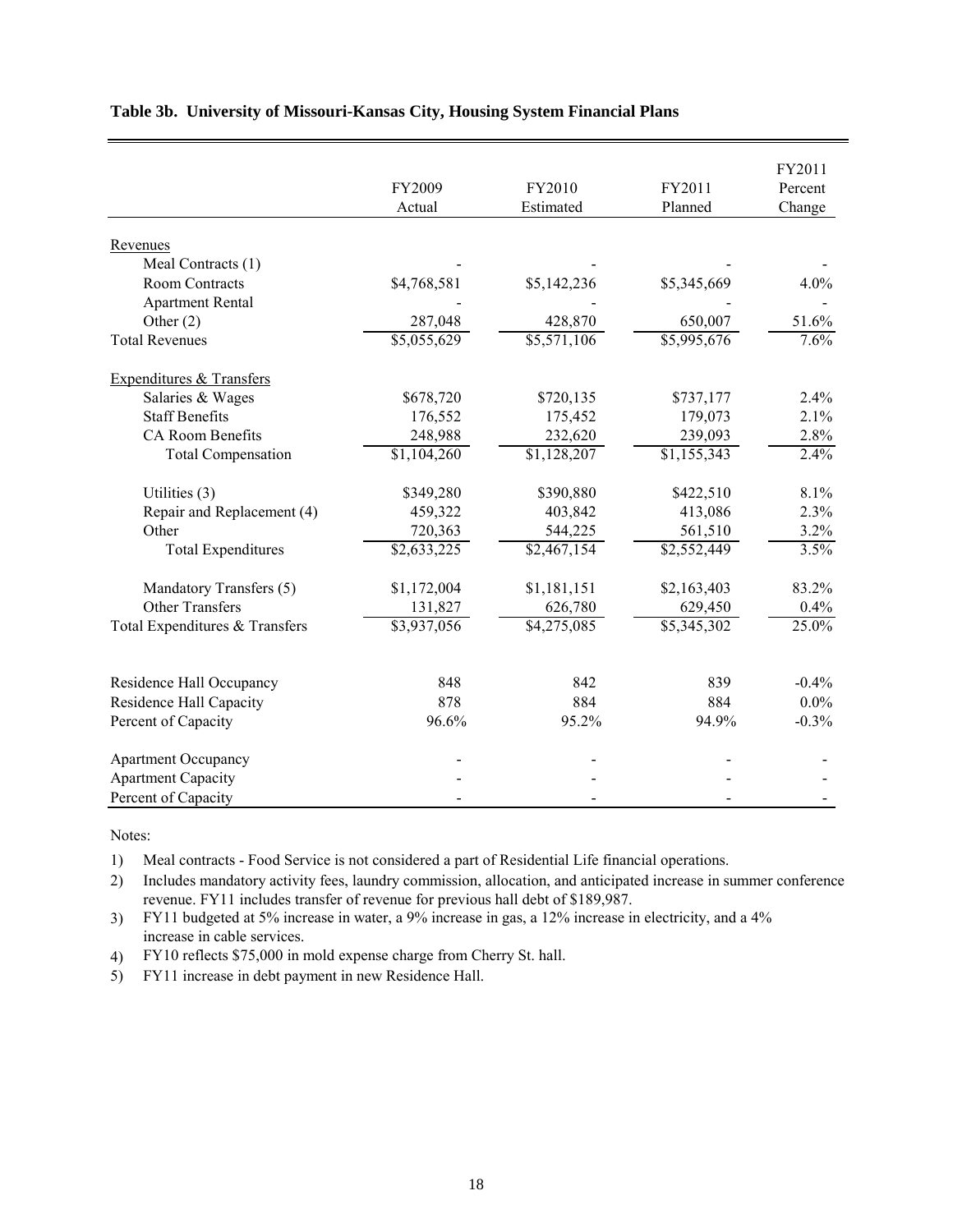|                                |              |              |                         | FY2011   |
|--------------------------------|--------------|--------------|-------------------------|----------|
|                                | FY2009       | FY2010       | FY2011                  | Percent  |
|                                | Actual       | Estimated    | Planned                 | Change   |
|                                |              |              |                         |          |
| Revenues                       |              |              |                         |          |
| <b>Meal Contracts</b>          | \$3,675,479  | \$3,800,000  | \$3,960,000             | 4.2%     |
| <b>Room Contracts</b>          | 7,617,458    | 7,668,000    | 8,050,000               | 5.0%     |
| <b>Apartment Rental</b>        | 231,157      | 203,000      | 207,000                 | 2.0%     |
| Other                          | 693,979      | 600,000      | 600,000                 | $0.0\%$  |
| <b>Total Revenues</b>          | \$12,218,073 | \$12,271,000 | \$12,817,000            | 4.4%     |
| Expenditures & Transfers       |              |              |                         |          |
| Salaries & Wages               | \$1,536,826  | \$1,376,868  | \$1,420,000             | 3.1%     |
| <b>Staff Benefits</b>          | 325,783      | 299,311      | 308,000                 | 2.9%     |
| <b>Total Compensation</b>      | \$1,862,608  | \$1,676,179  | \$1,728,000             | 3.1%     |
| <b>Utilities</b>               | \$1,445,562  | \$1,400,000  | \$1,400,000             | $0.0\%$  |
| Repair and Replacement         | 985,304      | 720,000      | 750,000                 | 4.2%     |
| Other                          | 4,297,170    | 4,600,000    | 4,600,000               | $0.0\%$  |
| <b>Total Expenditures</b>      | \$8,590,644  | \$8,396,179  | $\overline{$8,478,000}$ | 1.0%     |
| <b>Mandatory Transfers</b>     | \$2,426,142  | \$3,138,360  | \$3,711,409             | 18.3%    |
| <b>Other Transfers</b>         | 1,220,000    | 736,461      | 627,591                 | $-14.8%$ |
| Total Expenditures & Transfers | \$12,236,786 | \$12,271,000 | \$12,817,000            | 4.4%     |
|                                |              |              |                         |          |
| Residence Hall Occupancy       | 1,651        | 1,428        | 1,450                   | 1.5%     |
| <b>Residence Hall Capacity</b> | 1,797        | 1,439        | 1,468                   | 2.0%     |
| Percent of Capacity            | 91.9%        | 99.2%        | 98.8%                   | $-0.5%$  |
| <b>Apartment Occupancy</b>     | 35           | 35           | 35                      | $0.0\%$  |
| <b>Apartment Capacity</b>      | 36           | 36           | 36                      | $0.0\%$  |
| Percent of Capacity            | 97.2%        | 97.2%        | 97.2%                   | $0.0\%$  |

## **Table 3c. Missouri University of Science and Technology, Housing System Financial Plans**

Notes:

1) In the Thomas Jefferson Hall, the South Tower will return to service in FY2011 and the North Tower West wing will be taken offline for renovation. This is the third and final phase of the renovation project.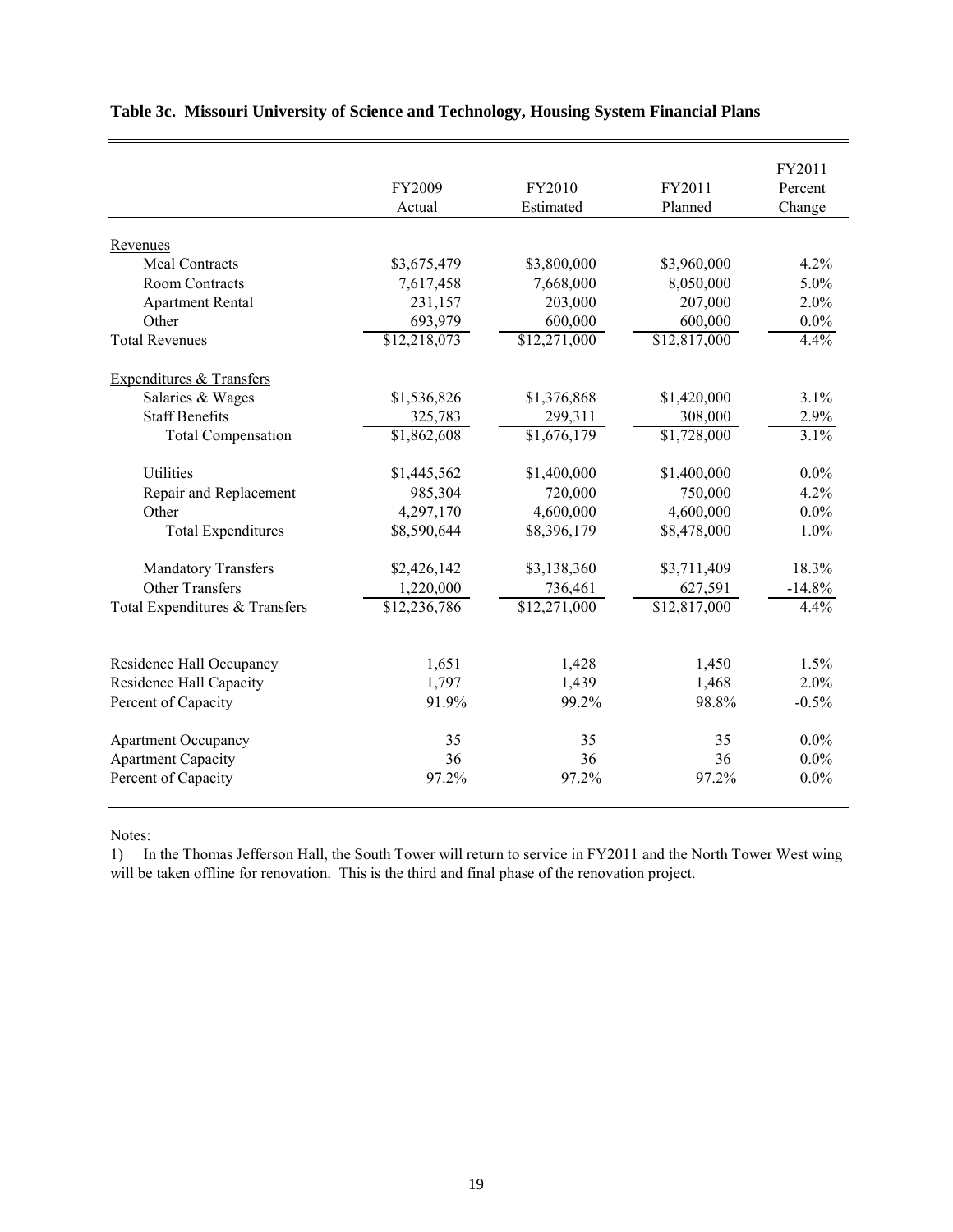|                                |                         |                         |                         | FY2011   |
|--------------------------------|-------------------------|-------------------------|-------------------------|----------|
|                                | FY2009                  | FY2010                  | FY2011                  | Percent  |
|                                | Actual                  | Estimated               | Planned                 | Change   |
| Revenues                       |                         |                         |                         |          |
| Meal Contracts                 | \$772,786<br>(1)        | \$785,000<br>(1)        | \$816,000<br>(1)        | 3.9%     |
| <b>Room Contracts</b>          | 2,036,982<br>(2)        | 1,849,000<br>(2)        | 1,978,000<br>(2)        | 7.0%     |
| <b>Apartment Rental</b>        | 1,179,724<br>(3)        | (3)<br>1,263,000        | 1,327,000<br>(3)        | 5.1%     |
| Other                          | 613,431<br>(4)          | 521,000<br>(4)          | 523,000<br>(4)          | 0.4%     |
| <b>Total Revenues</b>          | \$4,602,923             | $\overline{84,418,000}$ | $\overline{84,64}4,000$ | 5.1%     |
| Expenditures & Transfers       |                         |                         |                         |          |
| Salaries & Wages               | \$301,520<br>(5)        | \$243,000<br>(5)        | \$243,000<br>(5)        | $0.0\%$  |
| <b>Staff Benefits</b>          | 68,520<br>(5)           | 66,000<br>(5)           | 66,000<br>(5)           | $0.0\%$  |
| <b>Total Compensation</b>      | $\overline{$370,040}$   | \$309,000               | \$309,000               | $0.0\%$  |
| <b>Utilities</b>               | \$355,039<br>(6)        | \$407,000<br>(6)        | \$420,000<br>(6)        | 3.2%     |
| Repair and Replacement         | 269,000                 | 269,000                 | 269,000                 | $0.0\%$  |
| Other                          | 2,094,461<br>(7)        | 1,777,000<br>(7)        | 1,889,000<br>(7)        | 6.3%     |
| <b>Total Expenditures</b>      | \$3,088,540             | \$2,762,000             | \$2,887,000             | 4.5%     |
| <b>Mandatory Transfers</b>     | \$1,738,260             | \$1,687,000             | \$1,687,000             | $0.0\%$  |
| <b>Other Transfers</b>         | 72,862<br>(8)           | 54,000<br>(8)           | 35,000<br>(8)           | $-35.2%$ |
| Total Expenditures & Transfers | $\overline{$4,899,662}$ | \$4,503,000             | \$4,609,000             | 2.4%     |
| Residence Hall Occupancy       | 366                     | 324                     | 324                     | $0.0\%$  |
| Residence Hall Capacity        | 510(9)                  | 445 (9)                 | 445 (9)                 | $0.0\%$  |
| Percent of Capacity            | 71.8%                   | 72.8%                   | 72.8%                   | $0.0\%$  |
| <b>Apartment Occupancy</b>     | 152                     | 174                     | 174                     | $0.0\%$  |
| <b>Apartment Capacity</b>      | 189(10)                 | 189                     | 189                     | $0.0\%$  |
| Percent of Capacity            | 80.4%                   | 92.1%                   | 92.1%                   | $0.0\%$  |

### **Table 3d. University of Missouri-St. Louis, Housing System Financial Plans**

#### Notes:

(1) FY2010 and FY2011 includes an increase in the number of meals being offered; Inflationary increase of 3.9% in FY2011.

(2) FY2010 decrease due to a lower residence hall occupancy. FY2011 revenue increase due to room rate increases.

(3) FY2010 and FY2011 includes occupancy increases; FY2011 reflects apartment rate increases.

(4) Includes campus support for Oak Hall, revenue for space occupied by Conferences, and miscellaneous revenue. FY2010 and FY2011 decrease due to a reduction in campus support.

(5) FY2010 and FY2011 reflect a reduction in Residential Life staff.

(6) FY2010 and FY2011 includes an increase in utilities to outside vendors and the loss of conference revenue that absorbed a portion of utility costs.

(7) FY2010 and FY2011 reflect a reduction in professional services, maintenance staff, and telephone expenses. FY2011 includes increases in meal plan costs and the charge for wireless service at Oak Hall.

(8) FY2010 and FY2011 decrease associated with internal loans maturing.

(9) Reduction in residence hall capacity represents Villa Hall being taken offline for Conferencing.

(10) Increase in capacity, from FY2008, due to the addition of 18 units at University Park apartments for student housing.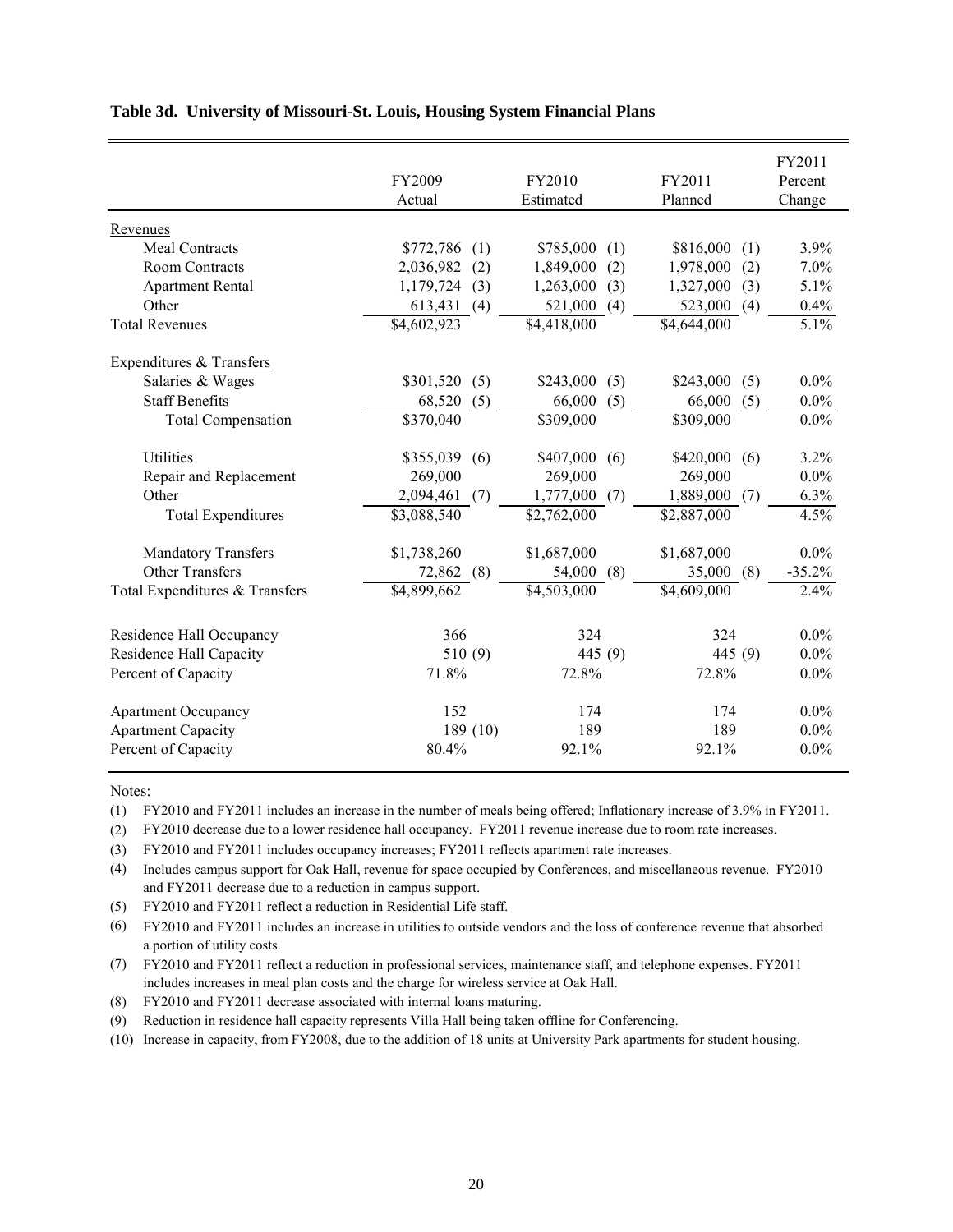#### **Activity, Facility, and Health Service Fee Highlights**

Table 4 shows a summary of activity, facility, and health services fees by term for FY2010 and FY2011, while Tables 4a-4d present details of these activity, facility and health service fees. Required fees were not increased with the exception of the assessment of new fees previously approved by student referendum on 3 of the 4 campuses. Per semester increases in student activity, facility and health service fees for undergraduate students vary by campus, with fee adjustments ranging from no increase at MU, a \$165 or 61.3% increase at UMKC for the new Student Union Fee, \$19.15 or 5.0% at Missouri S&T for the new Intramural Facility operating fee and \$18.00 or 4.2% at UMSL for the new Metro Pass Program fee.

Fees are assessed predominantly on a per credit hour basis with a plateau of 12 credit hours per semester and 6 credit hours for the summer session. However, at MU the graduate and professional student plateau is 9 credit hours per semester and the summer session plateau is 7 credit hours for all students. Some fees are assessed at a flat rate per semester.

 Activity, facility, and health service fees at MU in total will remain flat for undergraduates for the fall and summer semesters and decrease -0.2% or -\$0.90 for graduate and professional students in the fall semester and decrease -0.3% or -\$0.60 in the summer session fees.

At MU, Student Activity Fees include fees to fund: Student Government, Student Organizations, Readership Program, Sports Clubs, Associated Students, Capital Improvements, Divisional Councils, Transportation System, Memorial Union, Student Life, Counseling Center, Jesse Auditorium, and the Parking Garage.

At MU, the student activity fee, recreation activity and facility fee, and the health service fee will remain flat with the exception of the graduate student activity fee which decreased slightly due to a change in the credit load figures used to calculate the 9 hour credit charge amount. The student fee review committee recommended an inflationary increase, but that was not proposed due to the agreement with the Governor to keep undergraduate fees flat.

The Recreation Activity and Facility and Health Service fees will remain the same as the FY2010 rates. The Student Fee Review Committee and the MSA Senate support these proposals.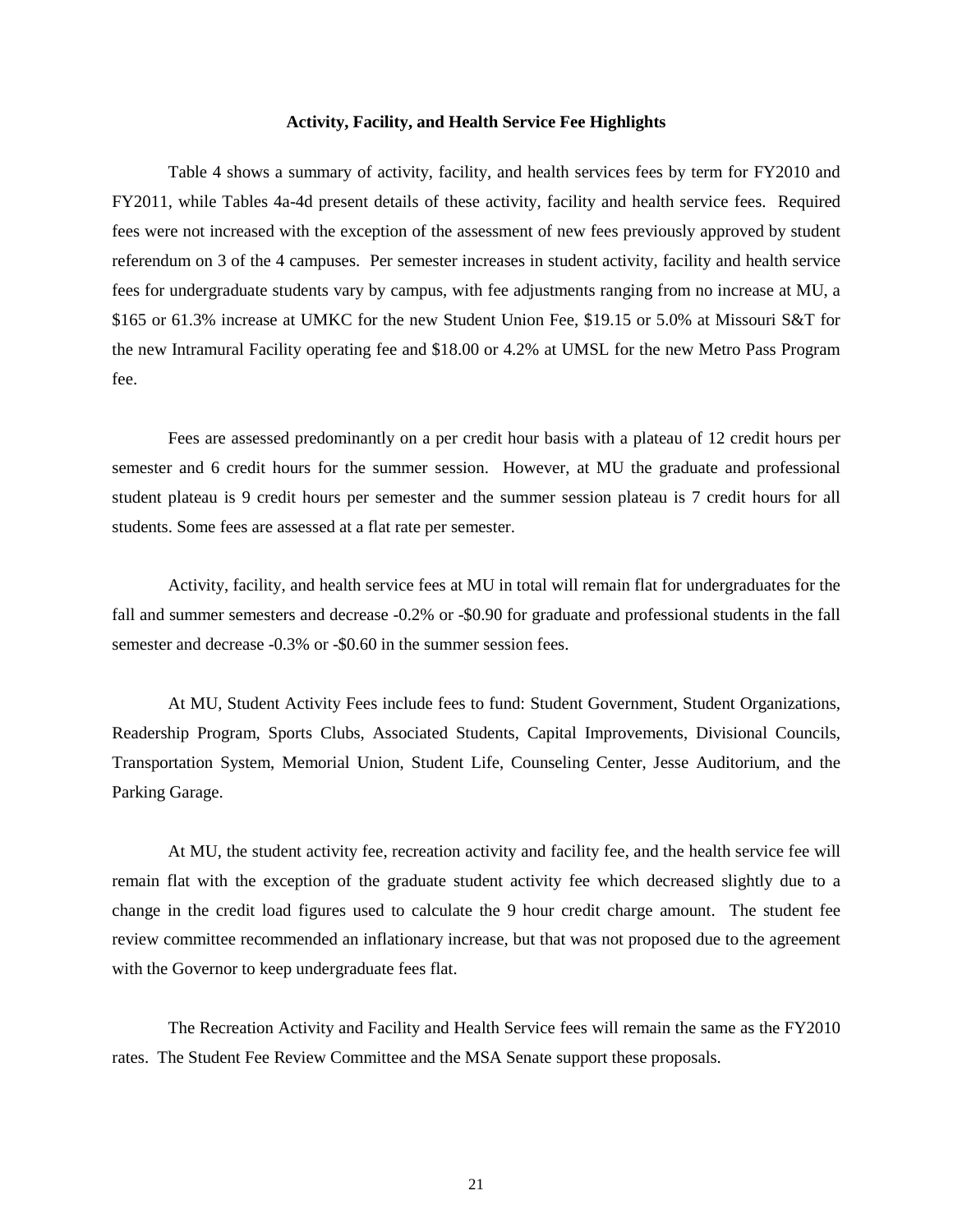At UMKC, the activity, facility, and health service fees in total will remain the same as the FY2010 rates with the exception of the new Student Union Fee. This fee of \$13.75 per credit hour (\$165/semester) was approved by a student referendum in November 2007 and by the Board during the approval of the project. The fee is to be assessed beginning Fall 2010 when the building is set to open.

At Missouri S&T, the activity, facility, and health service fees in total will increase by \$19.15 or 5.0% for the undergraduate fall semester and increase by \$8.70 or 5.3% for the summer semester. The overall fee increases for the graduate students were \$20.90 or 5.6% for the fall semester and \$8.70 or 5.3% for the fall semester. The increases in the activity, facility, and health service fees vary from -\$4.70 to \$22.70. The increase is in the Intramural Facility fee and is due to the assessment of a new fee to defray the operating expenses of their newly opened fitness center. This fee was passed by a student referendum in November 2008 that endorsed fees being increased by up to \$30.00 per semester to help in the funding of improvements to the fitness, intramural and recreation facilities and programs. The fitness center was completed in October 2009. The new fee will fund operating expenses associated with the new fitness center and programs. The fee was endorsed by the Student Fee Board and the Student Council.

Other changes include a decline in the student activity fee of \$4.70 of which \$2.90 was reallocated to fund an increase in the University Center Fee. Also, the Rollamo Year Book fee, charged to undergraduate students in the fall semester will decline by \$1.75.

 At UMSL, activity, facility, and health service fees in total will increase by \$18.00 or 4.2% for fall semester and increase by \$9.00 or 4.2% for the summer semester. At UMSL the activity and health service fee schedule includes one new fee; the Metro Pass Program Fee. The Metro Pass Program Fee was passed by student referendum in April 2008. The fee of \$2.00 per credit hour will be assessed beginning Fall Semester 2010. The Infrastructure fee will be decreased by \$0.50 per credit hour. This decrease will be added to the Metro Pass Program fee to help finance the program. All remaining fees on the schedule will remain flat for FY2011.

The activity, facility, and health service fees reported in this document were approved by the Board of Curators at their April 16, 2010 meeting.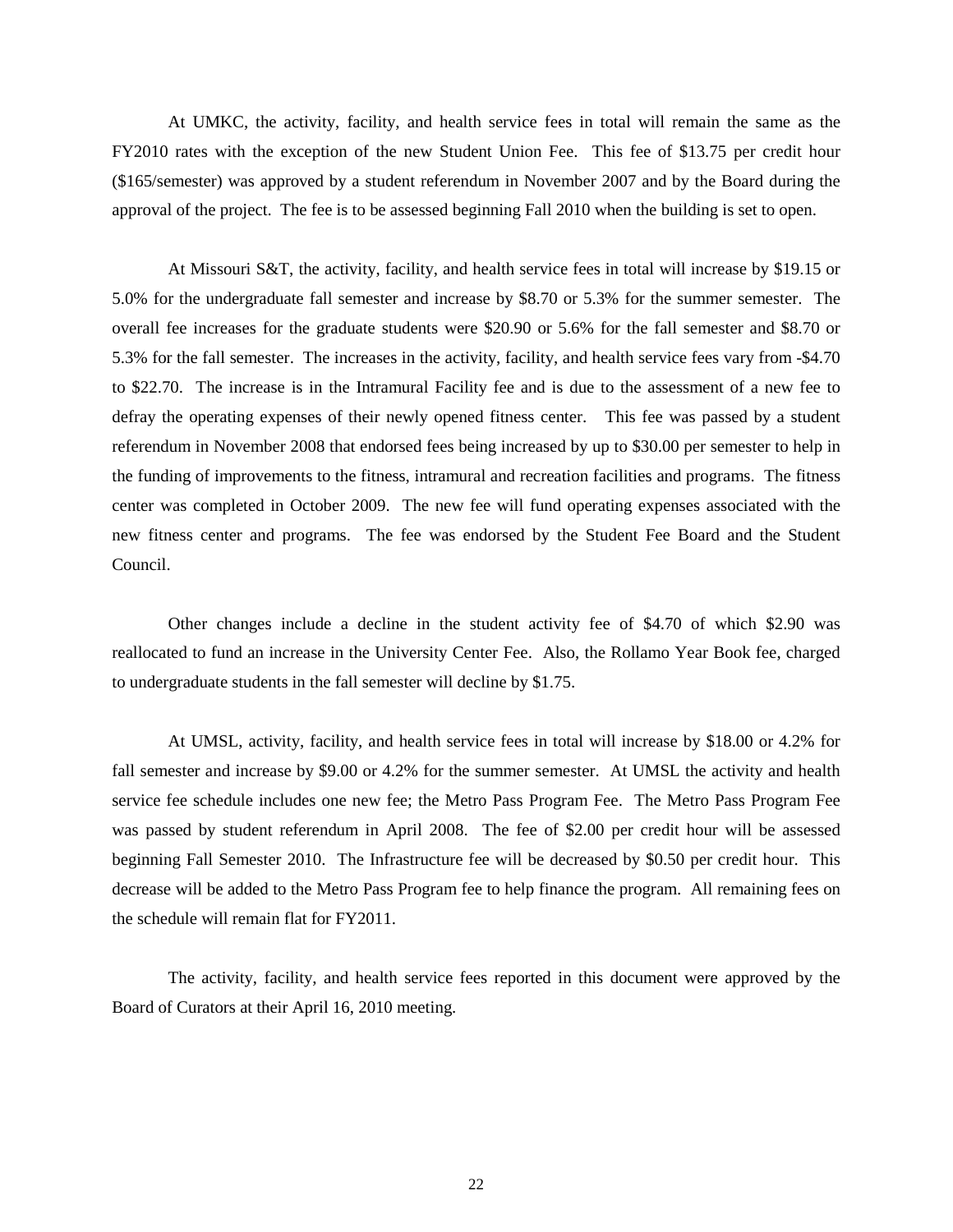|  | Table 4. Changes in Student Activity, Facility, and Health Service Fees for FY2011, UM |  |  |  |  |
|--|----------------------------------------------------------------------------------------|--|--|--|--|
|--|----------------------------------------------------------------------------------------|--|--|--|--|

|                                                    |                          |                   |                                                | Recommended Increase             |                          |                                      |                                       | Recommended Increase             |
|----------------------------------------------------|--------------------------|-------------------|------------------------------------------------|----------------------------------|--------------------------|--------------------------------------|---------------------------------------|----------------------------------|
| MU                                                 | FY2010                   | FY2011            | Amount                                         | % change                         | FY2010                   | FY2011                               | Amount                                | % change                         |
| Maximum Fees per Term                              |                          |                   | Semester Rates (12 or more credit hours)       |                                  |                          |                                      | Summer Rates (7 or more credit hours) |                                  |
| Undergraduate Students                             |                          |                   |                                                |                                  |                          |                                      |                                       |                                  |
| <b>Student Activity Fee</b>                        | \$157.56                 | \$157.56          | \$                                             | $0.0\%$                          | \$78.78                  | \$78.78                              | \$<br>$\overline{\phantom{a}}$        | $0.0\%$                          |
| Recreation Activity and Facility                   | 133.11                   | 133.11            |                                                | $0.0\%$                          | 66.56                    | 66.56                                |                                       | $0.0\%$                          |
| Health Service Fee                                 | 92.78                    | 92.78             |                                                | $0.0\%$                          | 75.71                    | 75.71                                |                                       | $0.0\%$                          |
| Total                                              | \$383.45                 | \$383.45          | \$                                             | $0.0\%$                          | \$221.05                 | \$221.05                             | \$                                    | $0.0\%$                          |
| Graduate and Professional Students                 |                          |                   |                                                |                                  |                          |                                      |                                       |                                  |
| <b>Student Activity Fee</b>                        | \$136.89                 | \$135.99          | \$<br>(0.90)                                   | $-0.7%$                          | \$91.26                  | \$90.66                              | \$ (0.60)                             | $-0.7\%$                         |
| Recreation Activity and Facility                   | 133.11                   | 133.11            |                                                | $0.0\%$                          | 66.56                    | 66.56                                |                                       | $0.0\%$                          |
| Health Service Fee<br>Total                        | 92.78                    | 92.78<br>\$361.88 |                                                | $0.0\%$                          | 75.71                    | 75.71<br>\$232.93                    |                                       | $0.0\%$                          |
|                                                    | \$362.78                 |                   | \$<br>(0.90)                                   | $-0.2%$                          | \$233.53                 |                                      | \$ (0.60)                             | $-0.3%$                          |
| <b>UMKC</b>                                        | FY2010                   | FY2011            | Amount                                         | Recommended Increase<br>% change | FY2010                   | FY2011                               | Amount                                | Recommended Increase<br>% change |
|                                                    |                          |                   |                                                |                                  |                          |                                      | Summer Rates (6 or more credit hours) |                                  |
| Maximum Fees per Term<br>University Center Fee     | 74.62<br>S               | \$74.62           | Semester Rates (12 or more credit hours)<br>\$ | $0.0\%$                          | \$37.31                  | \$37.31                              | \$<br>$\sim$                          | $0.0\%$                          |
| <b>Student Union Fee</b>                           | $\overline{\phantom{a}}$ | 165.00            | 165.00                                         | na                               | $\overline{\phantom{a}}$ | 82.50                                | 82.50                                 | na                               |
| Athletic Fee                                       | 53.05                    | 53.05             | $\frac{1}{2}$                                  | $0.0\%$                          | 26.53                    | 26.53                                | $\overline{\phantom{a}}$              | $0.0\%$                          |
| A.S.U.M. Fee                                       | 1.50                     | 1.50              |                                                | $0.0\%$                          | 0.90                     | 0.90                                 |                                       | $0.0\%$                          |
| <b>Student Activity Fee</b>                        | 52.68                    | 52.68             | $\overline{a}$                                 | $0.0\%$                          | 26.34                    | 26.34                                | $\overline{\phantom{a}}$              | $0.0\%$                          |
| Phys. Facility Fee                                 | 8.31                     | 8.31              |                                                | $0.0\%$                          | 4.15                     | 4.15                                 |                                       | $0.0\%$                          |
| Student Health Fee                                 | 46.36                    | 46.36             |                                                | $0.0\%$                          | 23.18                    | 23.18                                |                                       | $0.0\%$                          |
| Collegiate Readership Fee                          | 2.72                     | 2.72              | $\overline{a}$                                 | na                               | 1.36                     | 1.36                                 |                                       | $0.0\%$                          |
| Rec. Facility Fee                                  | 30.00                    | 30.00             |                                                | $0.0\%$                          | 15.00                    | 15.00                                |                                       | $0.0\%$                          |
| Total                                              | \$269.24                 | \$434.24          | \$165.00                                       | 61.3%                            | $\overline{$}134.77$     | \$217.27                             | $\overline{$}82.50$                   | 61.2%                            |
|                                                    |                          |                   |                                                | Recommended Increase             |                          |                                      |                                       | Recommended Increase             |
| Missouri S&T                                       | FY2010                   | FY2011            | Amount                                         | % change                         | FY2010                   | FY2011                               | Amount                                | % change                         |
| Maximum Fees per Term                              |                          |                   | Semester Rates (12 or more credit hours)       |                                  |                          |                                      | Summer Rates (6 or more credit hours) |                                  |
| <b>Undergraduate Students</b>                      |                          |                   |                                                |                                  |                          |                                      |                                       |                                  |
| Student Activity Fee                               | \$133.10                 | \$128.40          | (4.70)                                         | $-3.5%$                          | \$46.45                  | \$46.25                              | \$ (0.20)                             | $-0.4%$                          |
| Health Service Fee                                 | 79.00                    | 79.00             |                                                | $0.0\%$                          | 39.50                    | 39.50                                |                                       | $0.0\%$                          |
| I/Mural Facility Fee<br>University Center Fee      | 10.00<br>25.10           | 32.70<br>28.00    | 22.70<br>2.90                                  | 227.0%<br>11.6%                  | 3.35<br>12.05            | 10.80<br>13.50                       | 7.45<br>1.45                          | 222.4%<br>12.0%                  |
| University Center Debt                             | 125.00                   | 125.00            | $\blacksquare$                                 | $0.0\%$                          | 62.50                    | 62.50                                | $\overline{\phantom{a}}$              | $0.0\%$                          |
| Rollamo Year Book *                                | 10.00                    | 8.25              | (1.75)                                         | $-17.5\%$                        |                          |                                      |                                       |                                  |
| Total                                              | \$382.20                 | \$401.35          | \$<br>19.15                                    | 5.0%                             | \$163.85                 | \$172.55                             | \$<br>8.70                            | 5.3%                             |
| * Rollmo Year Book Fee assessed Fall semester only |                          |                   |                                                |                                  |                          |                                      |                                       |                                  |
| <b>Graduate Students</b>                           |                          |                   |                                                |                                  |                          |                                      |                                       |                                  |
| <b>Student Activity Fee</b>                        | \$133.10                 | \$128.40          | (4.70)<br>\$                                   | $-3.5%$                          | \$46.45                  | \$46.25                              | \$ (0.20)                             | $-0.4%$                          |
| Health Service Fee                                 | 79.00                    | 79.00             |                                                | $0.0\%$                          | 39.50                    | 39.50                                |                                       | $0.0\%$                          |
| I/Mural Facility Fee                               | 10.00                    | 32.70             | 22.70                                          | 227.0%                           | 3.35                     | 10.80                                | 7.45                                  | 222.4%                           |
| University Center Fee                              | 25.10                    | 28.00             | 2.90                                           | 11.6%                            | 12.05                    | 13.50                                | 1.45                                  | $12.0\%$                         |
| University Center Debt                             | 125.00                   | 125.00            | $\overline{\phantom{a}}$                       | $0.0\%$                          | 62.50                    | 62.50                                | $\overline{\phantom{a}}$              | $0.0\%$                          |
| Graduate Student Fee<br>Total                      | 3.30<br>\$375.50         | 3.30<br>\$396.40  | $\overline{a}$<br>\$20.90                      | $0.0\%$<br>5.6%                  | \$163.85                 | $\overline{\phantom{a}}$<br>\$172.55 | 8.70<br>\$                            | 5.3%                             |
|                                                    |                          |                   |                                                | Recommended Increase             |                          |                                      |                                       | Recommended Increase             |
| <b>UMSL</b>                                        | FY2010                   | FY2011            | Amount                                         | % change                         | FY2010                   | FY2011                               | Amount                                | % change                         |
| Maximum Fees per Term                              |                          |                   | Semester Rates (12 or more credit hours)       |                                  |                          |                                      | Summer Rates (6 or more credit hours) |                                  |
| <b>University Center Fee</b>                       | $\overline{$}130.56$     | \$130.56          | \$                                             | $0.0\%$                          | $\overline{\$}$ 65.28    | \$65.28                              | \$<br>$\overline{\phantom{a}}$        | $0.0\%$                          |
| Athletic Fee                                       | 120.00                   | 120.00            |                                                | $0.0\%$                          | 60.00                    | 60.00                                |                                       | $0.0\%$                          |
| <b>Student Activity Fee</b>                        | 53.52                    | 53.52             |                                                | $0.0\%$                          | 26.76                    | 26.76                                |                                       | $0.0\%$                          |
| Student Service Fee                                | 7.08                     | 7.08              |                                                | $0.0\%$                          | 3.54                     | 3.54                                 |                                       | $0.0\%$                          |
| Rec. Facility Fee                                  | 32.76                    | 32.76             |                                                | $0.0\%$                          | 16.38                    | 16.38                                |                                       | $0.0\%$                          |
| Health Services Fee                                | 39.00                    | 39.00             |                                                | $0.0\%$                          | 19.50                    | 19.50                                |                                       | $0.0\%$                          |
| A.S.U.M. Fee<br>Infrastructure Fee                 | 1.80                     | 1.80<br>27.96     | (6.00)                                         | $0.0\%$<br>$-17.7%$              | 0.90                     | 0.90                                 | (3.00)                                | $0.0\%$<br>$-17.7%$              |
| Performing Arts Fee                                | 33.96<br>10.00           | 10.00             |                                                | $0.0\%$                          | 16.98<br>5.00            | 13.98<br>5.00                        |                                       | $0.0\%$                          |
| Metro Pass Program Fee                             | $\blacksquare$           | 24.00             | 24.00                                          | na                               |                          | 12.00                                | 12.00                                 | na                               |
| USA TODAY Readership Fee                           | 2.00                     | 2.00              | $\overline{\phantom{a}}$                       | $0.0\%$                          | $\overline{\phantom{a}}$ | $\overline{\phantom{a}}$             | $\overline{\phantom{a}}$              | $\overline{\phantom{a}}$         |
| Total                                              | \$430.68                 | \$448.68          | \$18.00                                        | 4.2%                             | \$214.34                 | \$223.34                             | \$9.00                                | 4.2%                             |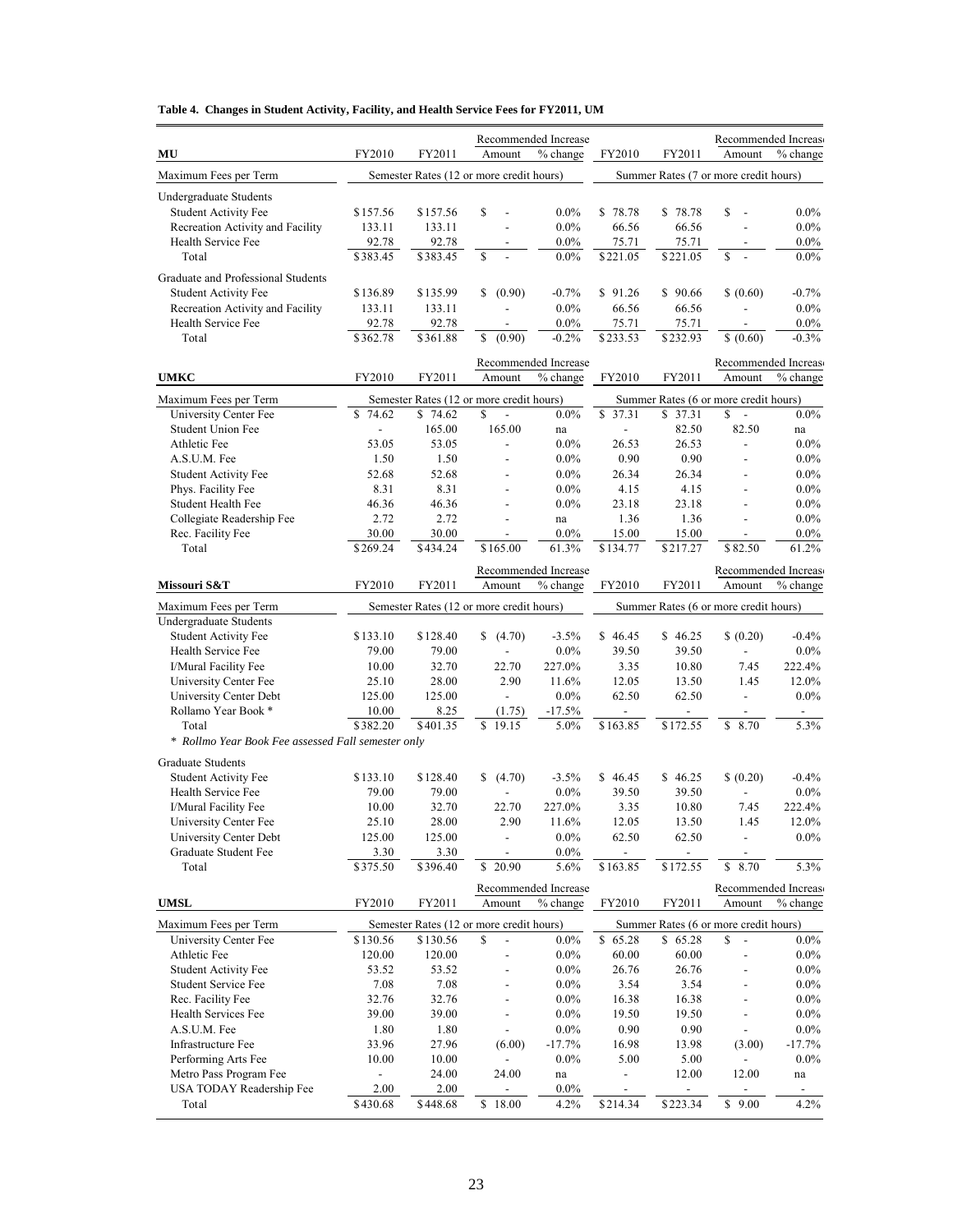|                                  |                                                                                                                                                                            |                                        |                                                                                                                                                                        |                                       |                                      | <b>FY2011 Semester Rates</b>       |                           |                                      |                                     |                        |                                    |
|----------------------------------|----------------------------------------------------------------------------------------------------------------------------------------------------------------------------|----------------------------------------|------------------------------------------------------------------------------------------------------------------------------------------------------------------------|---------------------------------------|--------------------------------------|------------------------------------|---------------------------|--------------------------------------|-------------------------------------|------------------------|------------------------------------|
| Credit<br>Hour<br>Load           | Undergrad<br>Student<br>Activity<br>Fee                                                                                                                                    | GradProf<br>Student<br>Activity<br>Fee | Recreation<br>Activity &<br>Facility                                                                                                                                   | Undergrad<br>Service<br>Health<br>Fee | GradProf<br>Service<br>Health<br>Fee | U.G. Fess<br>Total<br>FY11         | G/P Fees<br>Total<br>FY11 | U.G. Fess<br>Winter<br>FY10<br>Total | G/P Fees<br>Winter<br>FY10<br>Total | % Chg.<br>U.G.<br>Fees | <b>Grad/Prof</b><br>% Chg.<br>Fees |
|                                  | \$13.13                                                                                                                                                                    | \$15.11                                | \$0.00                                                                                                                                                                 | \$0.00                                | \$0.00                               | \$13.13                            | \$15.11                   | \$13.13                              | \$15.21                             | $0.0\%$                | $-0.7%$                            |
|                                  | 39.39<br>26.26                                                                                                                                                             | 30.22<br>45.33                         | 0.00<br>0.00                                                                                                                                                           | 0.00<br>0.00                          | 0.00<br>0.00                         | 26.26<br>39.39                     | 45.33<br>30.22            | 26.26<br>39.39                       | 30.42<br>45.63                      | $0.0\%$<br>$0.0\%$     | $-0.7%$<br>$-0.7%$                 |
| 4                                | 52.52                                                                                                                                                                      | 60.44                                  | 0.00                                                                                                                                                                   | 0.00                                  | 0.00                                 | 52.52                              | 60.44                     | 52.52                                | 60.84                               | $0.0\%$                |                                    |
|                                  | 65.65                                                                                                                                                                      | 75.55                                  | 0.00                                                                                                                                                                   | 0.00                                  | 0.00                                 | 65.65                              | 75.55                     | 65.65                                | 76.05                               | $0.0\%$                | $-0.7%$<br>$-0.7%$                 |
| $\circ$                          | 78.78                                                                                                                                                                      | 90.66                                  | 0.00                                                                                                                                                                   | 0.00                                  | 0.00                                 | 78.78                              | 90.66                     | 78.78                                | 91.26                               | $0.0\%$                | $-0.7%$                            |
| ${}^{\circ}$                     | 105.04<br>91.91                                                                                                                                                            | 120.88<br>105.77                       | 133.11<br>133.11                                                                                                                                                       | 92.78<br>92.78                        | 92.78<br>92.78                       | 317.80<br>330.93                   | 331.66<br>346.77          | 317.80<br>330.93                     | 332.36<br>347.57                    | $0.0\%$<br>0.0%        | $-0.2\%$<br>$-0.2%$                |
| Ó                                | 118.17                                                                                                                                                                     | 135.99                                 | 133.11                                                                                                                                                                 | 92.78                                 | 92.78                                | 344.06                             | 361.88                    | 344.06                               | 362.78                              | $0.0\%$                | $-0.2%$                            |
| $\Xi$                            | 131.30                                                                                                                                                                     | 135.99                                 | 133.11                                                                                                                                                                 | 92.78                                 | 92.78                                | 357.19                             | 361.88                    | 357.19                               | 362.78                              | 0.0%                   | $-0.2%$                            |
| $\equiv$                         | 144.43                                                                                                                                                                     | 135.99                                 | 133.11                                                                                                                                                                 | 92.78                                 | 92.78                                | 370.32                             | 361.88                    | 370.32                               | 362.78                              | $0.0\%$                | $-0.2%$                            |
| $\overline{+}$<br>$\overline{c}$ | 157.56                                                                                                                                                                     | 135.99                                 | 133.11                                                                                                                                                                 | 92.78                                 | 92.78                                | 383.45                             | 361.88                    | 383.45                               | 362.78                              | $0.0\%$                | $-0.2%$                            |
|                                  |                                                                                                                                                                            |                                        |                                                                                                                                                                        |                                       | FY2010 Semester Fee - Winter         |                                    |                           |                                      |                                     |                        |                                    |
| $12+$                            | 157.56                                                                                                                                                                     | 136.89                                 | 133.11                                                                                                                                                                 | 92.78                                 | 92.78                                |                                    |                           | 383.45                               | 362.78                              |                        |                                    |
| % $Chg$ .                        | 0.0%                                                                                                                                                                       | $-0.7%$                                | $0.0\%$                                                                                                                                                                | 0.0%                                  | $0.0\%$                              |                                    |                           | $0.0\%$                              | $-0.2\%$                            |                        |                                    |
|                                  |                                                                                                                                                                            |                                        |                                                                                                                                                                        |                                       |                                      | <b>FY2011 Summer Session Rates</b> |                           |                                      |                                     |                        |                                    |
|                                  | Undergrad                                                                                                                                                                  | Graduate                               |                                                                                                                                                                        | Undergrad                             | Grad/Prof                            |                                    |                           |                                      |                                     |                        |                                    |
| Credit                           | Student                                                                                                                                                                    | Student                                | Recreation                                                                                                                                                             | Health                                | Health                               | Total                              | Total                     | Total                                | Total                               | % Chg.                 | % Chg.                             |
| Hour<br>Load                     | Activity<br>$\rm{Fe}$                                                                                                                                                      | Activity<br>Fee                        | Activity &<br>Facility                                                                                                                                                 | Service<br>Fee                        | Service<br>Fee                       | U.G. Fess<br>FY11                  | G/P Fees<br>FY11          | U.G. Fess<br>FY10                    | G/P Fees<br>FY10                    | U.G.<br>Fees           | <b>Grad/Prof</b><br>Fees           |
|                                  | \$13.13                                                                                                                                                                    | \$15.11                                | \$0.00                                                                                                                                                                 | \$0.00                                | \$0.00                               | \$13.13                            | \$15.1                    | \$13.13                              | \$15.21                             | 0.0%                   | $-0.7%$                            |
| $\mathcal{L}$                    | 26.26                                                                                                                                                                      | 30.22                                  | 0.00                                                                                                                                                                   | 0.00                                  | 0.00                                 | 26.26                              | 30.22                     | 26.26                                | 30.42                               | $0.0\%$                | $-0.7%$                            |
| $\epsilon$                       | 39.39                                                                                                                                                                      | 45.33                                  | 0.00                                                                                                                                                                   | 0.00                                  | 0.00                                 | 39.39                              | 45.33                     | 39.39                                | 45.63                               | $0.0\%$                | $-0.7%$                            |
| 4                                | 52.52                                                                                                                                                                      | 60.44                                  | 0.00                                                                                                                                                                   | 0.00                                  | 75.71                                | 52.52                              | 136.15                    | 52.52                                | 136.55                              | $0.0\%$                | $-0.3%$                            |
| 5                                | 65.65                                                                                                                                                                      | 75.55                                  | 0.00                                                                                                                                                                   | 0.00                                  | 75.71                                | 65.65                              | 151.26                    | 65.65                                | 151.76                              | $0.0\%$                | $-0.3%$                            |
| $\ddagger$<br>$\bullet$          | 78.78<br>78.78                                                                                                                                                             | 90.66<br>90.66                         | 0.00<br>66.56                                                                                                                                                          | 75.71<br>75.71                        | 75.71<br>75.71                       | 154.49<br>221.05                   | 166.37<br>232.93          | 154.49<br>221.05                     | 166.97<br>233.53                    | $0.0\%$<br>$0.0\%$     | $-0.4%$<br>$-0.3\%$                |
|                                  |                                                                                                                                                                            |                                        |                                                                                                                                                                        |                                       | FY2010 Summer Fee                    |                                    |                           |                                      |                                     |                        |                                    |
| $\ddagger$                       | 78.78                                                                                                                                                                      | 91.26                                  | 66.56                                                                                                                                                                  | 75.71                                 | 75.71                                |                                    |                           | 221.05                               | 233.53                              |                        |                                    |
| % $Chg$ .                        | $0.0\%$                                                                                                                                                                    | $-0.7%$                                | 0.0%                                                                                                                                                                   | 0.0%                                  | $0.0\%$                              |                                    |                           | $0.0\%$                              | $-0.3%$                             |                        |                                    |
| Notes:                           | Inflationary increase of 2.72% recommended by the SFRC will not be requested in order to comply with President Forsee's and Governor Nixon's zero tuition and required fee |                                        | increase agreement. The Graduate Student Activity Fee decreased slightly due to a change in the credit load figures used to calculate the 9 hour credit charge amount. |                                       |                                      |                                    |                           |                                      |                                     |                        |                                    |

| i<br>I<br>I                 |
|-----------------------------|
|                             |
| $\frac{1}{2}$               |
|                             |
|                             |
| <b>C</b> - 1<br>1<br>1<br>1 |
|                             |
| i<br>I<br>ׇ֚֓֡              |
|                             |
|                             |
|                             |
| i<br>!                      |
| $\frac{1}{2}$               |
| j<br>;<br>;<br>i            |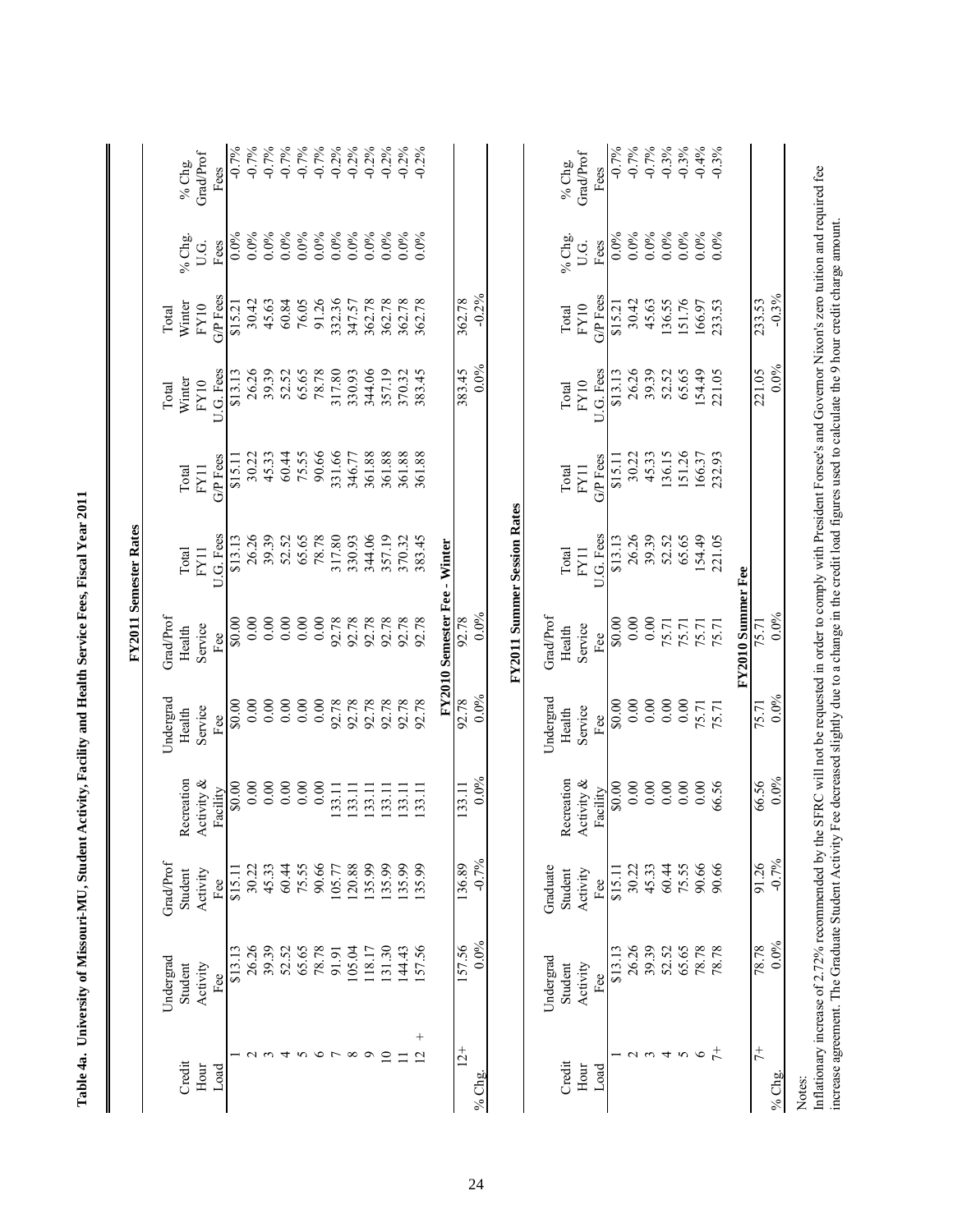| i<br>i         |
|----------------|
| I              |
|                |
|                |
|                |
| i              |
|                |
|                |
|                |
|                |
| $\overline{a}$ |
|                |
| ļ              |
| ر<br>بالا<br>ı |
|                |

| %Chg         | Total      | Fees        | 52.9%   | 57.5%             | 60.1%      | 61.8%  | 63.0%  | 63.8%   | 64.5%            | 65.0%              | 65.5%   | 65.8%           | 66.2%      | 61.3%     |                     |               |                  |                                    | $\frac{1}{2}$ | Total      | Fees | 57.5%   | $61.8\%$        | 63.8%      | 65.1%  | 65.8%  | 61.2%         |                   |                |                                 |
|--------------|------------|-------------|---------|-------------------|------------|--------|--------|---------|------------------|--------------------|---------|-----------------|------------|-----------|---------------------|---------------|------------------|------------------------------------|---------------|------------|------|---------|-----------------|------------|--------|--------|---------------|-------------------|----------------|---------------------------------|
| <b>Total</b> | FY10       | Fees        |         | \$52.45<br>72.19  | 91.93      | 111.65 | 131.40 | 151.13  | 170.86           | 190.61             | 210.34  | 230.07          | 249.66     | 269.24    |                     | 269.24        | 61.3%            |                                    | Total         | FY10       | Fees | 36.09   | 55.83           | 75.57      | 95.29  | 115.04 | 134.77        |                   | 134.77         | 61.2%                           |
| Total        | FY11       | Fees        | \$80.20 | 113.69            | 147.17     | 180.65 | 214.14 | 247.62  | 281.10           | 314.59             | 348.07  | 381.55          | 414.89     | 434.24    |                     |               |                  |                                    | Total         | FY11       | Fees | \$56.84 | 90.33           | 123.81     | 157.29 | 190.78 | 217.27        |                   |                |                                 |
| Rec.         | Facility   | Fee         | \$30.00 | 30.00             | 30.00      | 30.00  | 30.00  | 30.00   |                  | $30.00$<br>$30.00$ |         | 30.00           | 30.00      | 30.00     |                     | 30.00         | $0.0\%$          |                                    | Rec.          | Facility   | Fee  | \$15.00 | 15.00           | 15.00      | 15.00  | 15.00  | 15.00         |                   | 15.00          | $0.0\%$                         |
| Collegiate   | Readership | Рeе<br>Н    | \$2.72  | 2.72              | 2.72       | 2.72   | 2.72   | 2.72    | $2.72$<br>$2.72$ |                    | 2.72    | 2.72            | 2.72       |           |                     | 2.72          | $0.0\%$          |                                    | Collegiate    | Readership | Fee  | \$1.36  | 1.36            | 1.36       | 36     | 1.36   | 1.36          |                   | 1.36           | $0.0\%$                         |
| Student      | Health     | Fee         |         | \$3.86<br>7.73    | 11.59      | 15.45  | 19.32  | 23.18   | 27.04            | 30.91              | 34.77   | 38.63           | 42.50      | 46.36     |                     | 46.36         | $0.0\%$          |                                    | Student       | Health     | Fee  | \$3.86  | 7.73            | 11.59      | 15.45  | 19.32  | 23.18         |                   | 23.18          | $0.0\%$                         |
| Phys.        | Facility   | Fee         | \$0.69  | 1.38              | 2.08       | 2.77   | 3.46   | 4.15    |                  | 5.84<br>5.54       | 6.23    | 6.92            | 7.61       | 8.31      | FY2010 Semester Fee | 8.31          | $0.0\%$          | <b>FY2011 Summer Session Rates</b> | Phys.         | Facility   | Fee  | \$0.69  | 1.38            | 2.08       | 2.77   | 3.46   | 4.15          | FY2010 Summer Fee | 4.15           | $0.0\%$                         |
| Student      | Activity   | Fee         | \$4.39  | 8.78              | 13.17      | 17.56  | 21.95  | 26.34   | 30.73            | 35.12              | 39.51   | 43.90           | 48.29      | 52.68     |                     | 52.68         | 0.0%             |                                    | Student       | Activity   | Fee  | \$4.39  | 8.78            | 13.17      | 17.56  | 21.95  | 26.34         |                   | 26.34          | 0.0%                            |
|              | A.S.U.M.   | $_{\rm He}$ | \$0.15  | 0.30              | 0.45       | 0.60   | 0.75   | 0.90    | 1.05             | $\overline{20}$    | 1.35    | $\overline{50}$ | $\ddot{S}$ | 50        |                     | 1.50          | $0.0\%$          |                                    |               | A.S.U.M.   | Fee  | \$0.15  | 0.30            | 0.45       | 0.60   | 0.75   | 0.90          |                   | 0.90           | $0.0\%$                         |
|              | Athletic   | Fee         | \$4.42  | 8.84              | 13.26      | 17.68  | 22.11  | 26.53   | 30.95            | 35.37              | 39.79   | 44.21           | 48.63      | 53.05     |                     | 53.05         | 0.0%             |                                    |               | Athletic   | Fee  | \$4.42  | 8.84            | 13.26      |        | 22.11  | 26.53         |                   | 26.53          | $0.0\%$                         |
| 'Student     | Union      | Fee         | \$13.75 | 27.50             | 41.25      | 55.00  | 68.75  | 82.50   | 96.25            | 110.00             | 123.75  | 137.50          | 151.25     | 165.00    |                     | 0.00          | $\sum_{i=1}^{n}$ |                                    | *Student      | Union      | Fee  | \$13.75 | 27.50           | 41.25      | 55.00  | 68.75  | 82.50         |                   | 0.00           | $\stackrel{\triangle}{\approx}$ |
| Univ.        | Center     | Fee         | \$6.22  | 12.44             | 18.66      | 24.87  | 31.09  | 37.31   | 43.53            | 49.75              | 55.97   | 62.19           | 68.41      | 74.62     |                     | 74.62         | 0.0%             |                                    | Univ.         | Center     | Fee  | \$6.22  | 12.44           | 18.66      | 24.87  | 31.09  | 37.31         |                   | 37.31          | $0.0\%$                         |
| Credit       | Hour       | Load        |         | $\mathbf{\Omega}$ | $\epsilon$ | 4      | $\sim$ | $\circ$ |                  | $\infty$           | $\circ$ | $\overline{10}$ | $\equiv$   | $\vec{c}$ |                     | $\frac{1}{2}$ | %Chg.            |                                    | Credit        | Hour       | Load |         | $\mathbf{\sim}$ | $\epsilon$ | 4      | 5      | $\frac{4}{5}$ |                   | $\ddot{\circ}$ | % $Chg.$                        |

building is set to open.

building is set to open.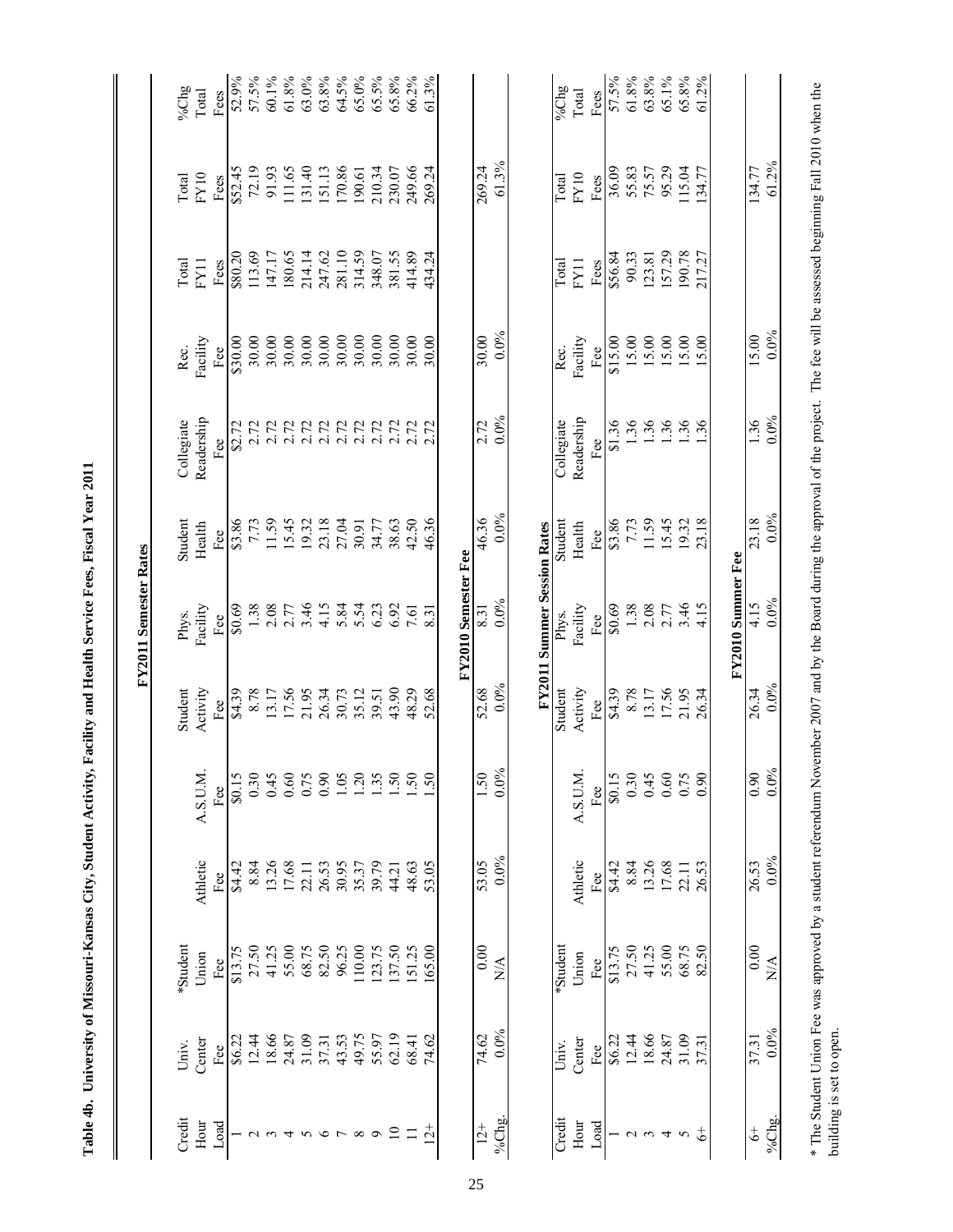|                                                                                                                               |                              |                   | % Chg.<br>Grad. | Fees             |
|-------------------------------------------------------------------------------------------------------------------------------|------------------------------|-------------------|-----------------|------------------|
|                                                                                                                               |                              | % $C$ hg.<br>U.G. |                 | Fees             |
|                                                                                                                               |                              | Total             | FY10            | Grad Fees        |
|                                                                                                                               |                              | Total             | FY10            | <b>IIG</b> Fees  |
| Table 4c. Missouri University of Science and Technology, Student Activity, Facility and Health Service Fees, Fiscal Year 2011 |                              | Total             | FY11            | Grad Fees        |
|                                                                                                                               |                              | Total             | FY11            | <b>UG</b> Fees   |
|                                                                                                                               | <b>FY2011 Semester Rates</b> | Graduate          | Student         | Fee(2)           |
|                                                                                                                               |                              | Rollamo           | Year            | Book(1)          |
|                                                                                                                               |                              | Univ.             | Center          | Deht             |
|                                                                                                                               |                              | Univ.             | Center          | Fee              |
|                                                                                                                               |                              | <b>IMural</b>     | Facility        | Fee              |
|                                                                                                                               |                              | Health            | Service         | Fee              |
|                                                                                                                               |                              | Student           | Activity        | Fee              |
|                                                                                                                               |                              | Credit            | Hour            | L <sub>oad</sub> |

| % $Chg.$<br>Grad.<br>Fees              | 3.0%<br>1.9%                                         | 3.7%               | 4.2%   | 4.6%               | $4.9%$<br>5.1% |        | $5.3\%$  | 5.4%    | 5.6%            | 5.6%                       | 5.6%           |  |                     |                      |                |   |                                    | $%$ Chg.        | Grad.        | Fees                                       | 2.7%                                        | 3.9%       |           |                | $4.6\%$<br>5.0%<br>5.3%                                | 5.3%               |                   |                |         |   |        |  |
|----------------------------------------|------------------------------------------------------|--------------------|--------|--------------------|----------------|--------|----------|---------|-----------------|----------------------------|----------------|--|---------------------|----------------------|----------------|---|------------------------------------|-----------------|--------------|--------------------------------------------|---------------------------------------------|------------|-----------|----------------|--------------------------------------------------------|--------------------|-------------------|----------------|---------|---|--------|--|
| % $C$ hg.<br>U.G.<br>Fees              | 1.9%                                                 | $3.0\%$<br>$3.8\%$ |        | $4.3\%$<br>$4.6\%$ | 4.9%           | 4.4%   | 4.6%     | 4.8%    | $5.0\%$         | $5.0\%$                    | 5.0%           |  |                     |                      |                |   |                                    | % $Chg.$        | U.G.         | Fees                                       | 2.7%                                        | 3.9%       |           |                | $4.6\%$<br>5.0%<br>5.3%                                | 5.3%               |                   |                |         |   |        |  |
| Grad. Fees<br>${\rm FY10}$<br>Total    | 140.94<br>\$111.62                                   | 170.26             | 199.58 | 228.90             | 258.22         | 287.54 | 316.86   | 346.18  | 375.50          | 375.50                     | 375.50         |  |                     |                      | 375.50<br>5.6% |   |                                    | Total           | ${\rm FY10}$ | Grad. Fees                                 | \$64.37                                     | 89.24      | 114.11    | 138.98         | 163.85                                                 | 163.85             |                   | 163.85         | $5.3\%$ |   |        |  |
| U.G. Fees<br>FY10<br>Total             | 137.64<br>\$108.32                                   | 166.96             | 196.28 | 225.60             | 254.92         | 294.24 | 323.56   | 352.88  | 382.20          | 382.20                     | 382.20         |  |                     | 382.20               | 5.0%           |   |                                    | Total           | ${\rm FY10}$ | U.G. Fees                                  | \$64.37                                     | 89.24      | 114.11    | 138.98         | 163.85                                                 | 163.85             |                   | 163.85         | 5.3%    |   |        |  |
| Grad. Fees<br>Total<br>FY11            | 145.12<br>\$113.71                                   | 176.53             | 207.94 | 239.35             | 270.76         | 302.17 | 333.58   | 364.99  | 396.40          | 396.40                     | 396.40         |  |                     |                      |                |   |                                    |                 | Total        | Grad. Fees<br>FY11                         |                                             | \$66.11    | 92.72     | 119.33         | 145.94                                                 | 172.55             | 172.55            |                |         |   |        |  |
| U.G. Fees<br>$\rm FY11$<br>Total       | 141.82<br>\$110.41                                   | 173.23             | 204.64 | 236.05             | 267.46         | 307.12 | 338.53   | 369.94  | 401.35          | 401.35                     | 401.35         |  |                     |                      |                |   |                                    |                 |              |                                            | Total                                       | $\rm FY11$ | U.G. Fees | \$66.11        | 92.72                                                  | 119.33             | 145.94            | 172.55         |         |   |        |  |
| Graduate<br>Student<br>Fee(2)          | $\begin{array}{c} 63.30 \\ 3.30 \\ 3.30 \end{array}$ |                    | 3.30   | 3.30               | 3.30           | 3.30   | 3.30     | 3.30    | 3.30            | 3.30                       | 3.30           |  | FY2010 Semester Fee | 3.30                 | $0.0\%$        |   | <b>FY2011 Summer Session Rates</b> | Graduate        | Student      | Fec(2)                                     | $\begin{array}{c} 0.00 \\ 0.00 \end{array}$ |            | $0.00\,$  | $0.00\,$       | $0.00\,$                                               | 0.00               | FY2010 Summer Fee | 0.00           | n/a     |   |        |  |
| Rollamo<br>Book <sup>(1)</sup><br>Year | 0.00<br>00.08                                        | 0.00               | 0.00   | 0.00               | 0.00           | 8.25   | 8.25     | 8.25    | 8.25            |                            | 8.25           |  |                     | 10.00                | $-17.5\%$      |   |                                    | Rollamo         | Year         | Book <sub>(1)</sub>                        | \$0.00                                      | 0.00       | $0.00\,$  | 0.00           | 0.00                                                   | 0.00               |                   | 0.00           | n/a     |   |        |  |
| Univ.<br>Center                        | Debt<br>\$12.50<br>37.50<br>37.50<br>50.00           |                    |        | 62.50<br>75.00     |                | 87.50  | $100.00$ | 112.50  |                 | 125.00<br>125.00           | 25.00<br>$\Xi$ |  |                     | 5.00<br>$\mathbf{z}$ | $0.0\%$        |   |                                    | Univ.<br>Center |              | Debt<br>\$12.50<br>37.50<br>37.50<br>50.00 |                                             |            |           |                |                                                        | $62.50$<br>$62.50$ |                   | 62.50          | 0.0%    |   |        |  |
| Center<br>Univ.<br>Fee                 | 5.60<br>2.80                                         | 8.40               | 11.20  | 14.00              | 16.80          | 19.60  | 22.40    | 25.20   | 28.00           | 28.00                      | 28.00          |  |                     |                      | 25.10<br>11.6% |   |                                    | Univ.           | Center       | Fee $\,$                                   | \$2.70                                      | 5.40       | 8.10      |                | $\begin{array}{c} 10.80 \\ 13.50 \\ 13.50 \end{array}$ |                    |                   | 12.05          | 12.0%   |   |        |  |
| Facility<br><b>I</b> Mural<br>Fee      | 6.54                                                 | 9.81               | 13.08  | 16.35              | 19.62<br>22.89 |        | 26.16    | 29.43   |                 | 32.70                      |                |  |                     | 10.00                | 227.0%         | ල |                                    | <b>IMural</b>   | Facility     | Fee                                        | \$2.16                                      | 4.32       | 6.48      | 8.64           | $\frac{10.80}{10.80}$                                  |                    |                   | 3.35           | 222.4%  | ල |        |  |
| Service<br>Health<br>Fee               | 79.00<br>\$79.00                                     | 79.00              | 79.00  | 79.00              | 79.00          | 79.00  | 79.00    | 79.00   | 79.00           | 79.00                      | 79.00          |  |                     | 79.00                | $0.0\%$        |   |                                    | Health          | Service      | Fee                                        | \$39.50                                     | 39.50      | 39.50     | 39.50          | 39.50                                                  | 39.50              |                   | 39.50          | $0.0\%$ |   |        |  |
| Activity<br>Student<br>Fee             | 25.68<br>12.84                                       | 38.52              | 51.36  | 64.20              | 77.04          | 89.88  | 102.72   | 115.56  |                 | 128.40<br>128.40<br>128.40 |                |  |                     | 133.10               | $-3.5%$        |   |                                    | Student         | Activity     | Fee $\overline{ }$                         | \$9.25                                      | 18.50      |           | 27.75<br>37.00 | 46.25                                                  | 46.25              |                   | 46.45          | $-0.4%$ |   |        |  |
| Credit<br>Hour<br>$_{\rm Load}$        |                                                      |                    |        |                    |                |        |          | $\circ$ | $\overline{10}$ | $\Box$                     | $12 +$         |  |                     | $12+$                | % Chg.         |   |                                    | Credit          | Hour         | $_{\rm Load}$                              |                                             | $\sim$     |           | ᠴ              | 5                                                      |                    |                   | $\ddot{\circ}$ | % Chg.  |   | Notes: |  |

Notes:<br>(1) Yearbook fee is charged to undergraduate students in the fall term only.<br>(2) Graduate Student Fee is charged to graduate students in the fall and spring semesters.<br>(3) Increased I/Mural Facility Fee is for opera (1) Yearbook fee is charged to undergraduate students in the fall term only. (2) Graduate Student Fee is charged to graduate students in the fall and spring semesters.

(3) Increased I/Mural Facility Fee is for operation of new fitness center, approved by student referendum November 2008.